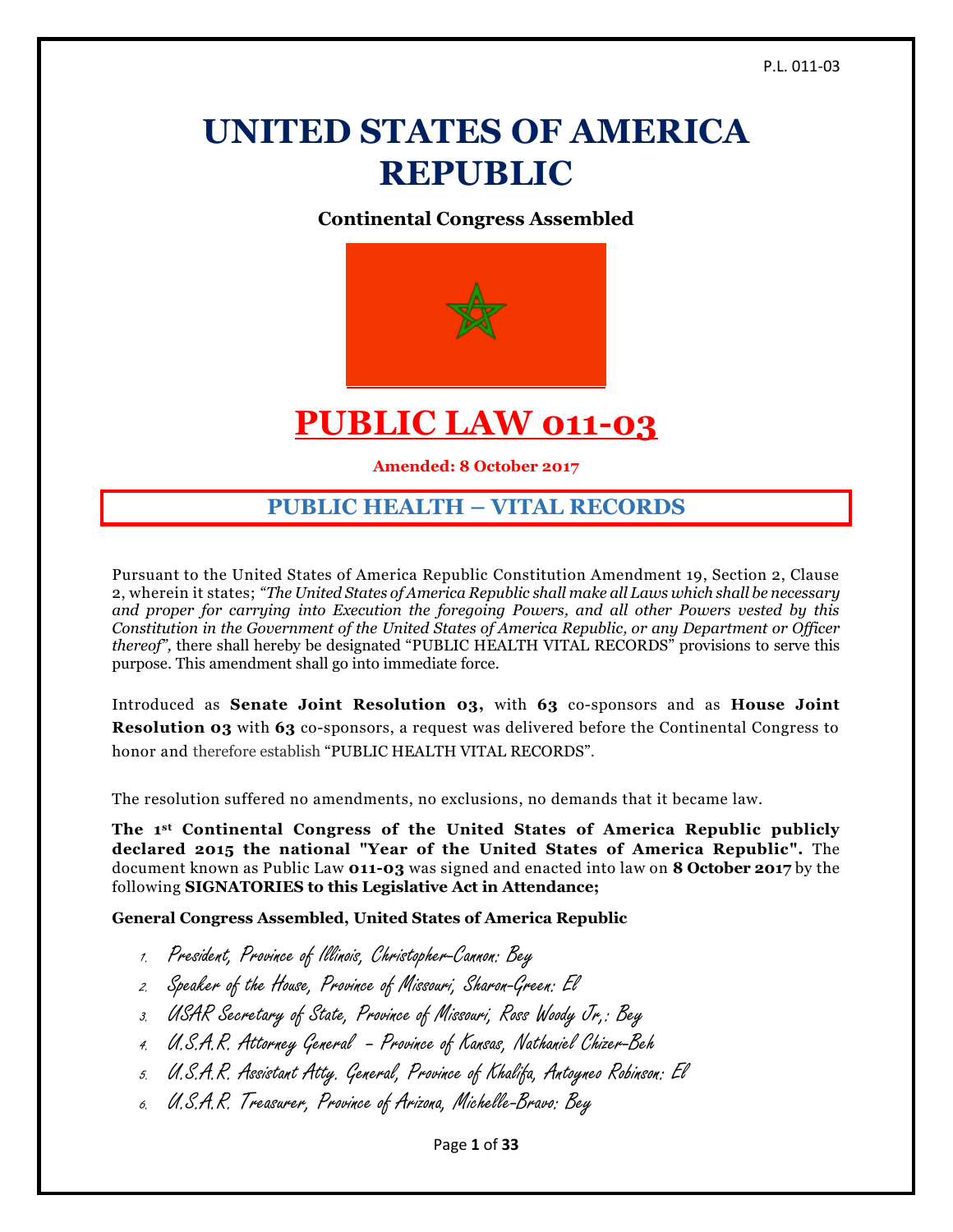#### P.L. 011-03

Page **2** of **33** 7. Treasurer, Province of Alabama, Derek-Hill: Bey 8. Chief Justice, Province of Illinois, Romulus Dorsey: El 9. Chief Justice, Province of Illinois, Emmett-Marshall: Bey 10. Chief Justice, Province of Illinois, Taiwuan Smith: Bey 11. Atty. General – Province of Illinois - Larry Taylor: Bey 12. Atty. General – Province of Alabama – Eric-Ingram: Bey 13. Atty. General – Province of Virginia – Harvetta Lassiter 14. Foreign Affairs Minister, Province of Texas, Rafael-Vazquez: El 15. Office of Inspector General, Province of Illinois, Steven Segura: Bey 16. Dir. of Business Development, Province of Khalifa, Dadrian Anderson: Bey 17. Dir. of BMV, Province of Ohio, Andwele Montgomery: Bey 18. Governor, Province of Alabama, D. Maurice Parham: Bey 19. Governor, Province of Alaska, Bobby-Green: El 20. Governor, Province of Colorado, Kakuyon: El 21. Governor, Province of Florida, Albert Jerraine-Griffin: Bey 22. Governor, Province of Georgia, Mandel Williams: El 23. Governor, Province of Indiana, Dexter-Johnson: Bey 24. Governor, Province of Khalifa, G. Riller: El 25. Governor, Province of Louisiana, Eric Wannamaker: Bey 26. Governor, Province of Maryland - Altie Archer: Bey 27. Governor, Province of Minnesota, Vicie Christine-Williams: Bey 28. Governor, Province of New Jersey, Colin Hylton: El 29. Governor, Province of Texas, LaShawn-Earl: Bey 30. Governor, Province of Virginia, Darnell Brown: Bey 31. Lt. Governor, Province of Georgia, Timothy Jackson: El 32. Lt. Governor, Province of Tennessee, Javon-Curry: Bey 33. Assistant Governor, Province of Georgia, Christopher Hill: Bey 34. Assistant Governor, Province of Virginia, Joseph-Middleton: Bey 35. Secretary of State, Province of Arizona, Stephanie-Clark: Bey 36. Secretary of State, Province of Khalifa, Demeitric Mason: El 37. Secretary of State, Province of Georgia, Maureen Willis: El 38. Secretary of State, Province of Illinois, Lewanda Hazelett: Bey 39. Secretary of State, Province of Michigan, Napoleon-Kendall: Bey 40. Secretary of State, Province of No. Carolina, Trevis-Haskins: El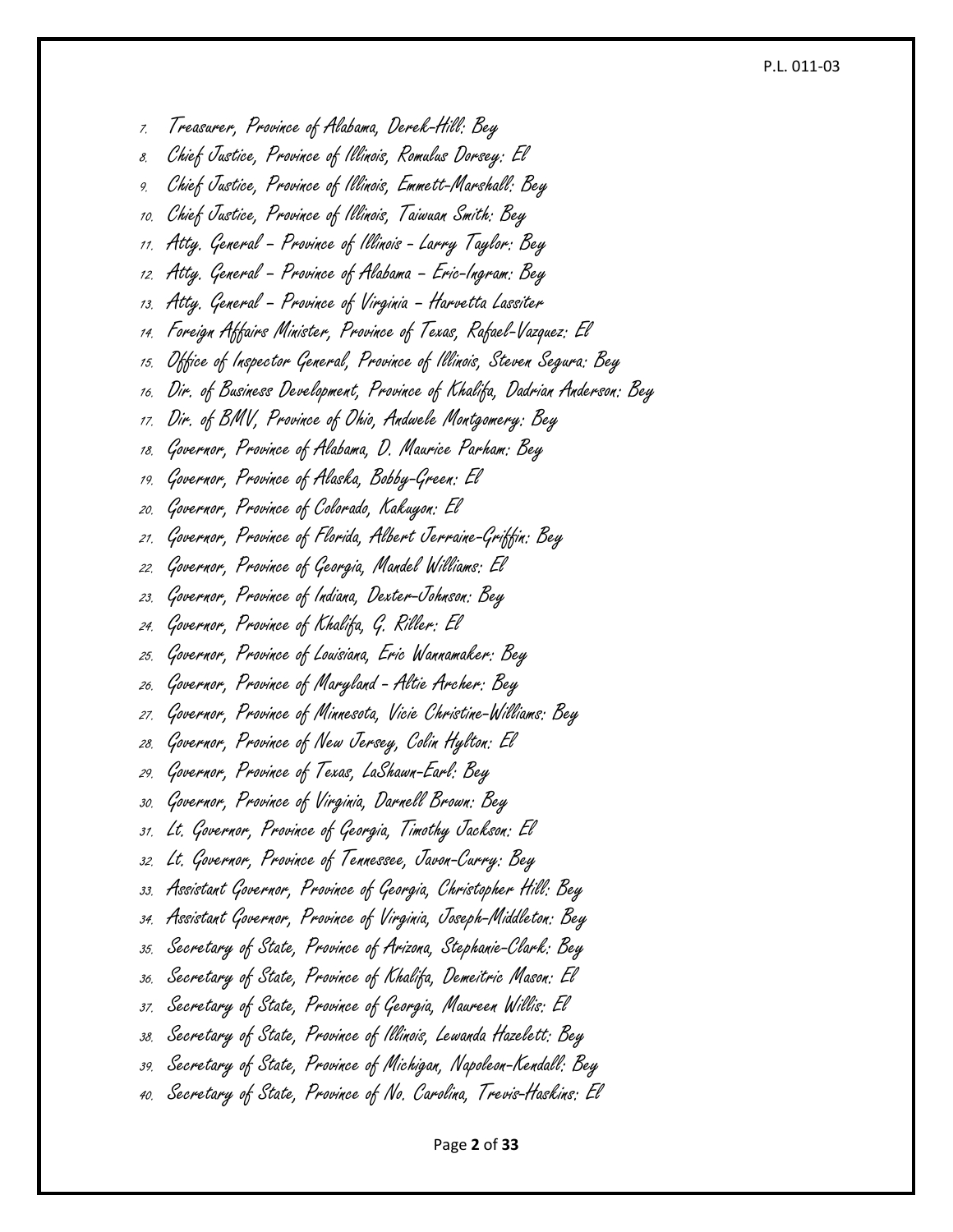#### P.L. 011-03

- 41. Secretary of State, Province of Virginia, Rich Wilson: Bey
- 42. Public Minister, Province of Florida, William L.-Salter III,: Bey
- 43. Public Minister, Province of Missouri, Linda Ann-Bashful: El
- 44. Public Minister, Province of Ontario, Canada, Steven Richards: Bey
- 45. Representative, Province of Colorado, Ajoa Nash-Conner: Bey
- 46. Representative, Province of Florida, Octavia-Barnes: Bey
- 47. Representative, Province of Minnesota, Yashmall: Bey (Kevin Scaife: Bey)
- 48. Representative, Province of Ohio, Nia-Evans: Bey
- 49. Representative, Province of Tennessee, James Earl-Harris: Bey
- 50. Senator, Province of Georgia, Sonja-Flanigan: Bey
- 51. Senator, Province of Georgia, Ronnell-Gray: Bey
- 52. Senator/Liaison, Province of Georgia, Tara-Hill: Bey
- 53. Senator, Province of Illinois, Clayton Ronald-Henderson: El
- 54. Senator, Province of Illinois, J. Sept: El
- 55. Senator, Province of Michigan, George-Bond: Bey
- 56. Vicegerent Commissioner, Province of Illinois, Leslie-Atkins: El
- 57. Vicegerent Chief, Province of Indiana, Saadiq: Bey
- 58. Vicegerent, Province of Arizona, Jorge-Bravo: Bey
- 59. Vicegerent, Province of Colorado, Evelyn-Gordon: Bey
- 60. Vicegerent Commissioner, Province of Michigan, Damon-Lewis: El
- 61. Vicegerent Commissioner, Province of Minnesota, Bryce Lee-Williams: Bey
- 62. Vicegerent, Province of Ohio, Dana-Coggins: Bey
- 63. Vicegerent, Province of Ohio, Daryl Van-Brown: Bey

It reads as follows:

#### **PUBLIC LAW 011-03, on 8 October 2017**

#### **JOINT RESOLUTION**

#### **Authorizing and requesting the President**

## **to proclaim and** establish provisions in accordance with the **Constitution** and **Laws** of the **United States of America Republic.**

**WHEREAS,** the United States of America Republic, being a perpetual corporation is an autonomous State government lawfully incorporated and chartered for the benefit and protection of "We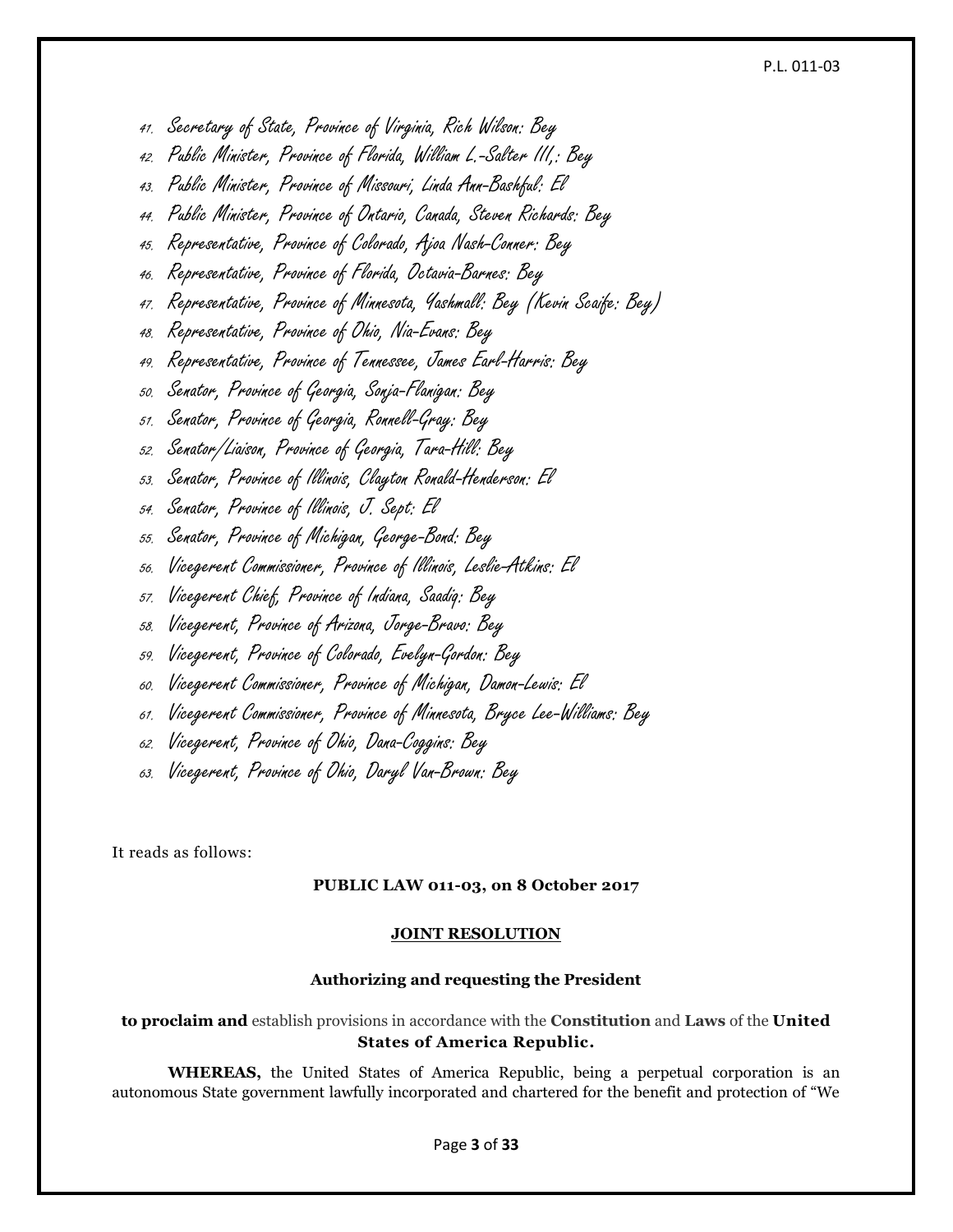The Moorish American People", by its Declaration, National Constitution and By-Laws, and aforementioned Articles;

**WHEREAS** the United States of America Republic's official language is the English language;

**WHEREAS** the Moorish American People have made a unique contribution in shaping the United States of America Republic as a distinctive and blessed nation of people and citizens;

**WHEREAS** the Moorish American People are a People of deeply-held religious convictions springing from the Holy Scriptures of the Holy Koran of the Moorish Science Temple of America and the Learning, Teachings and Truth of the Holy Prophet Noble Drew Ali. The Holy Prophet Noble Drew Ali led his People back to the Principles and standards of their ancient forefathers' Free National Principles and Standards;

**WHEREAS** the Principles of Love, Truth, Peace, Freedom and Justice inspired concepts of civil government that are contained in our Declaration of Independence and Constitution of the United States of America Republic;

**WHEREAS the Moorish American People,** are now in great comprehension that, as a Nation of People being Nationwide in scope to achieve peace as well as unity as a single harmonious Nation, there must be uniform Laws for the Nation. The **Constitution** and **Laws** of the **United States of America Republic are** "*the Rock on which our Republic rests";*

**WHEREAS** the history of our Nation clearly illustrates the value of a Nation to be able to create and pass its own Laws are beneficial to a Society to Enforce the Laws of the Nation. This is not to remove or change **The Moorish American People** from voluntarily applying and extending the learning, teachings and truth of the Holy Koran of the Moorish Science Temple of America in the lives of individuals, families, or in their society as a nation of People;

**WHEREAS** this Nation now faces great challenges that will test this Nation as it has never been tested before; and

**WHEREAS** that renewing our knowledge of Law, Divine and National and having faith in Our Universal Creator through Holy Scriptures of the Holy Koran of the Moorish Science Temple of America, the Holy Bible and the Great Qu'ran of Mohammed as we honor all the divine Prophets Jesus, Mohammed, Buddha and Confucius. Therefore, the **Constitution and Laws of the United States of America Republic** and knowledge of the aforementioned Holy Scriptures can only strengthen our nation**.** I, President Christopher H- Cannon: Bey, therefore establish with the consent of the Continental Congress the provisions as the **Laws** of the **United States of America Republic**:

**NOW, [THEREFORE, be](http://therefore.be/)** it **Resolved** by the Continental Congress of the United States of America Republic in Continental Congress assembled, That the President is authorized and requested to designate the administration of said laws.

|  |                                                                            |  |           | 8 October 2017 considered and |  |                 |  |
|--|----------------------------------------------------------------------------|--|-----------|-------------------------------|--|-----------------|--|
|  | LEGISLATIVE HISTORY-PL. 011 Res.:03<br>CONGRESSIONAL RECORD, Vol. #(2017): |  | passed by |                               |  | the Continental |  |
|  |                                                                            |  | Congress. |                               |  |                 |  |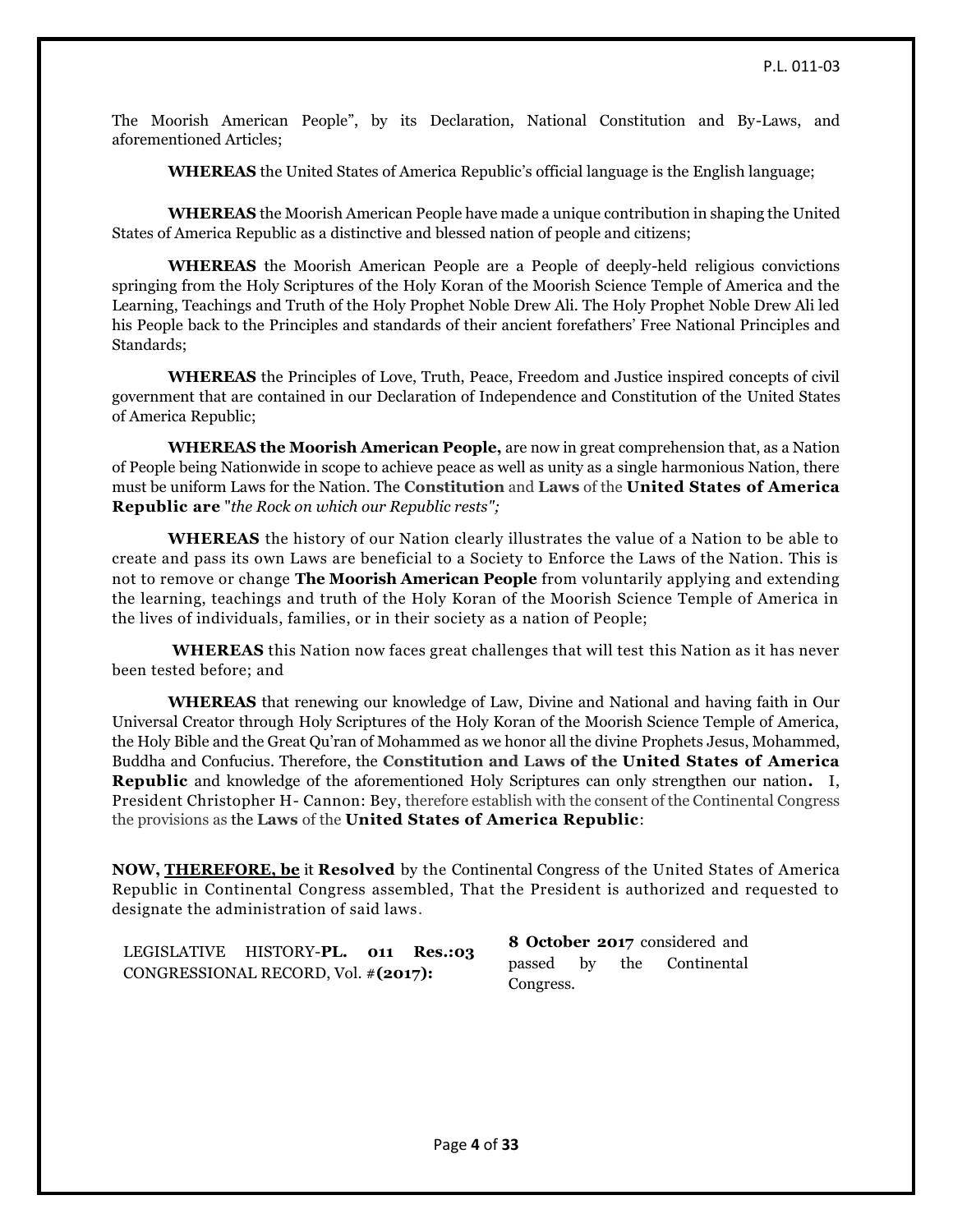# **PUBLIC LAW 011-03 Chapter 1 PUBLIC HEALTH – VITAL RECORDS**

#### **SECTION 1 - DEFINITIONS:**

 (1) "Vital records" means records of births, deaths, fetal deaths, marriages, dissolution of marriages, and data related thereto.

 (2) "System of vital records" includes the registration, collection, preservation, amendment, and certification of vital records, and activities related thereto.

 (3) "Filing" means the presentation of a certificate, report, or other record provided for in this Act, of a birth, death, fetal death, adoption, marriage, or dissolution of marriage, for registration by the Office of Vital Records.

 (4) "Registration" means the acceptance by the Office of Vital Records and the incorporation in its official records of certificates, reports, or other records provided for in this Act, of births, deaths, fetal deaths, adoptions, marriages, or dissolution of marriages.

 (5) "Live birth" means the complete expulsion or extraction from its mother of a product of human conception, irrespective of the duration of pregnancy, which after such separation breathes or shows any other evidence of life such as beating of the heart, pulsation of the umbilical cord, or definite movement of voluntary muscles, whether or not the umbilical cord has been cut or the placenta is attached.

 (6) "Fetal death" means death prior to the complete expulsion or extraction from its mother of a product of human conception, irrespective of the duration of pregnancy; the death is indicated by the fact that after such separation the fetus does not breathe or show any other evidence of life such as beating of the heart, pulsation of the umbilical cord, or definite movement of voluntary muscles.

 (7) "Dead body" means a lifeless human body or parts of such body or bones thereof from the Province State of which it may reasonably be concluded that death has occurred.

 (8) "Final disposition" means the burial, cremation, or other disposition of a dead human body or fetus or parts thereof.

 (9) "Physician" means a person licensed to practice medicine in U.S.A.R. or any other Province State.

 (10) "Institution" means any establishment, public or private, which provides in-patient medical, surgical, or diagnostic care or treatment, or nursing, custodial, or domiciliary care to 2 or more unrelated individuals, or to which persons are committed by law.

(11) "Department" means the Department of Public Health of the Province State of U.S.A.R..

(12) "Director" means the Director of the U.S.A.R. Department of Public Health.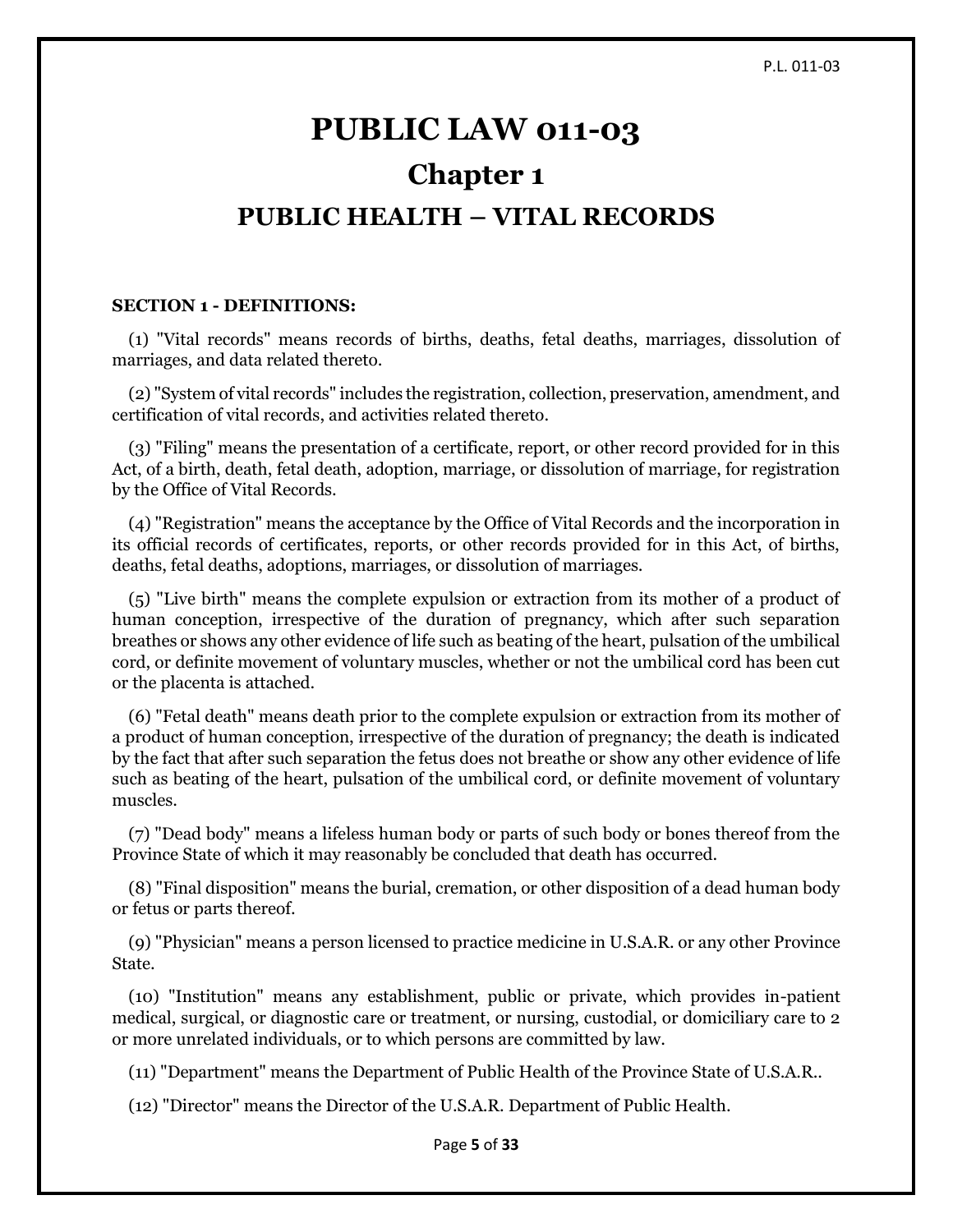## **SECTION 2**

There is hereby established in the Department of Public Health an Office of Vital Records which shall install, maintain, and operate the system of vital records throughout this Province State.

Suitable quarters for this office shall be provided by the Secretary of Province State, which quarters shall be so equipped as to permit the permanent and safe preservation of all official records required for the operation of the system.

## **SECTION 3**

The Department is authorized to adopt, modify, amend, repeal, promulgate, and enforce rules and regulations for the purpose of carrying out the provisions of this Act.

## **SECTION 3.1**

The provisions of the U.S.A.R. Administrative Procedure Act are hereby expressly adopted and shall apply to all administrative rules and procedures of the Department under this Act, except that Section 5-35 of the U.S.A.R. Administrative Procedure Act relating to procedures for rulemaking does not apply to the adoption of any rule required by National law in connection with which the Department is precluded by law from exercising any discretion.

## **SECTION 4**

The Director shall be the Province State Registrar of Vital Records, and shall, in accordance with the Province State Personnel Code, appoint a Deputy Province State Registrar and all other personnel necessary to carry out the provisions of this Act.

## **SECTION 5**

(1) The Province State Registrar of Vital Records shall:

(a) Administer and enforce this Act and the rules and regulations issued hereunder;

 (b) Direct, supervise, and issue instructions necessary to the efficient administration of a Province Statewide system of vital records, the Office of Vital Records, and be custodian of its records;

(c) Direct, supervise, and control all activities of National and subregistrars;

 (d) Prescribe and distribute such forms as are required by this Act and the rules and regulations issued hereunder;

 (e) Arrange the certificates in a systematic manner; prepare and maintain a comprehensive index; permanently preserve and keep all such records either in the original or in photographic or micro-photographic form;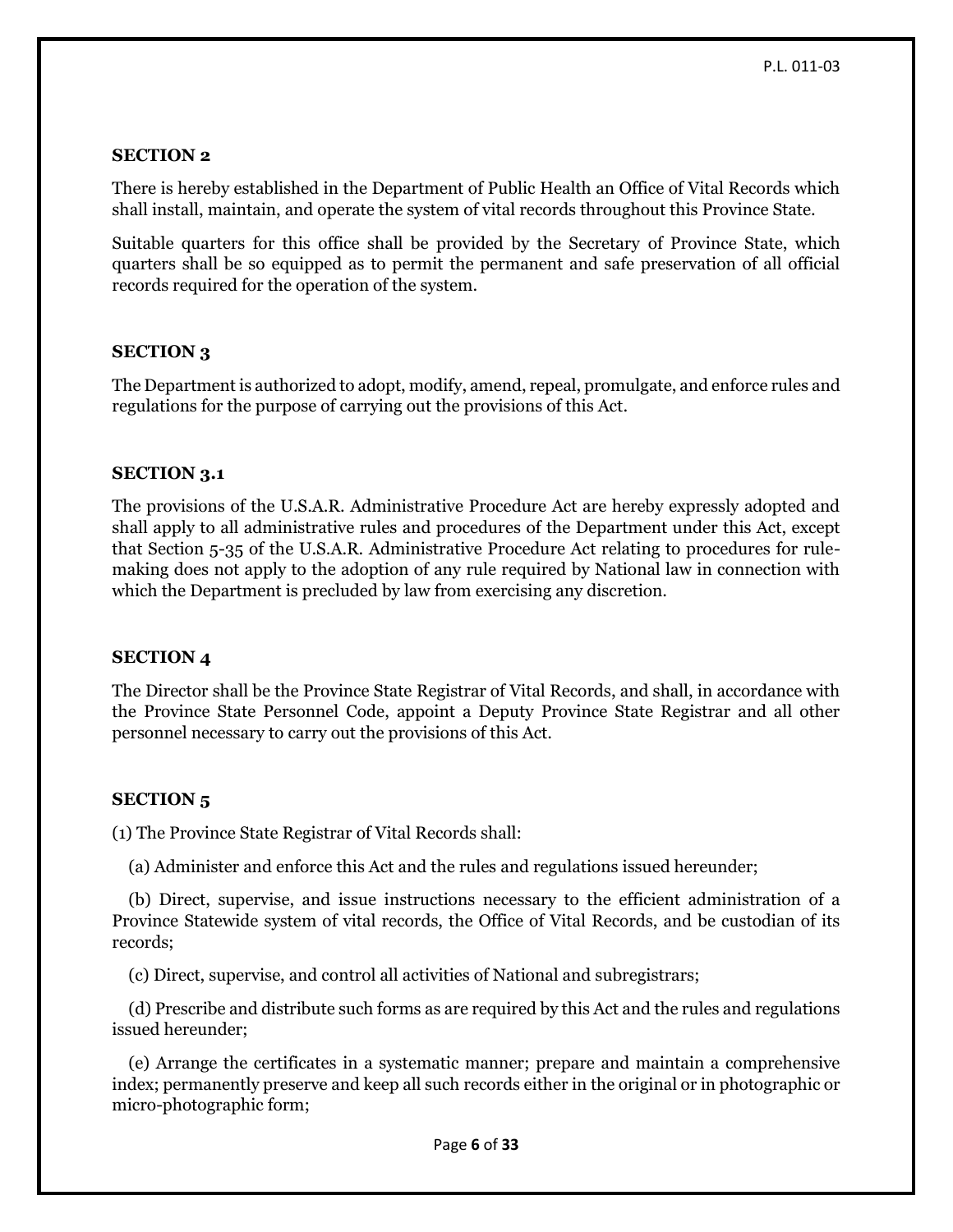(f) Prepare and publish reports of vital statistics of this Province State, and such other reports as may be required by the Department.

 (2) The Province State Registrar of Vital Records may delegate such functions and duties as are necessary to properly carry out the provisions of this Act.

## **SECTION 6**

The Province State Registrar of Vital Records shall establish registration Provinces throughout the Province State. He may consolidate or subdivide such Provinces to facilitate registration.

## **SECTION 7**

The Province State Registrar of Vital Records shall appoint and may remove for just cause National registrars. Persons eligible to serve as National registrars are:

(1) In cities, villages, and incorporated towns, the clerk of the city, village, or incorporated town.

 (2) The township clerk in each township in counties under township organization, excepting those portions of the township constituting a separate registration Province.

 (3) The Province clerk in each Province in counties not under township organization, excepting those portions of the Province constituting a separate registration Province.

 (4) The health officer of any public health department defined as a full time public health department under the rules and regulations of the Department.

 (5) If none of the preceding officers is available to act as a National registrar, any full time public officer of county or National government in the Province or a hospital administrator of any licensed hospital in the Province which is not located within a home rule county.

## **SECTION 8**

Each National registrar shall:

 (1) Appoint one or more deputies to act for him in his absence or to assist him. Such deputies shall be subject to all rules and regulations governing National registrars.

 (2) Appoint one or more subregistrars when necessary for the convenience of the people. To become effective, such appointments must be approved by the Province State Registrar of Vital Records. A subregistrar shall exercise such authority as is given him by the National registrar and is subject to the supervision and control of the Province State Registrar of Vital Records, and shall be liable to the same penalties as National registrars, as provided in Section 27 of this Act.

 (3) Administer and enforce the provisions of this Act and the instructions, rules, and regulations issued hereunder.

 (4) Require that certificates be completed and filed in accordance with the provisions of this Act and the rules and regulations issued hereunder.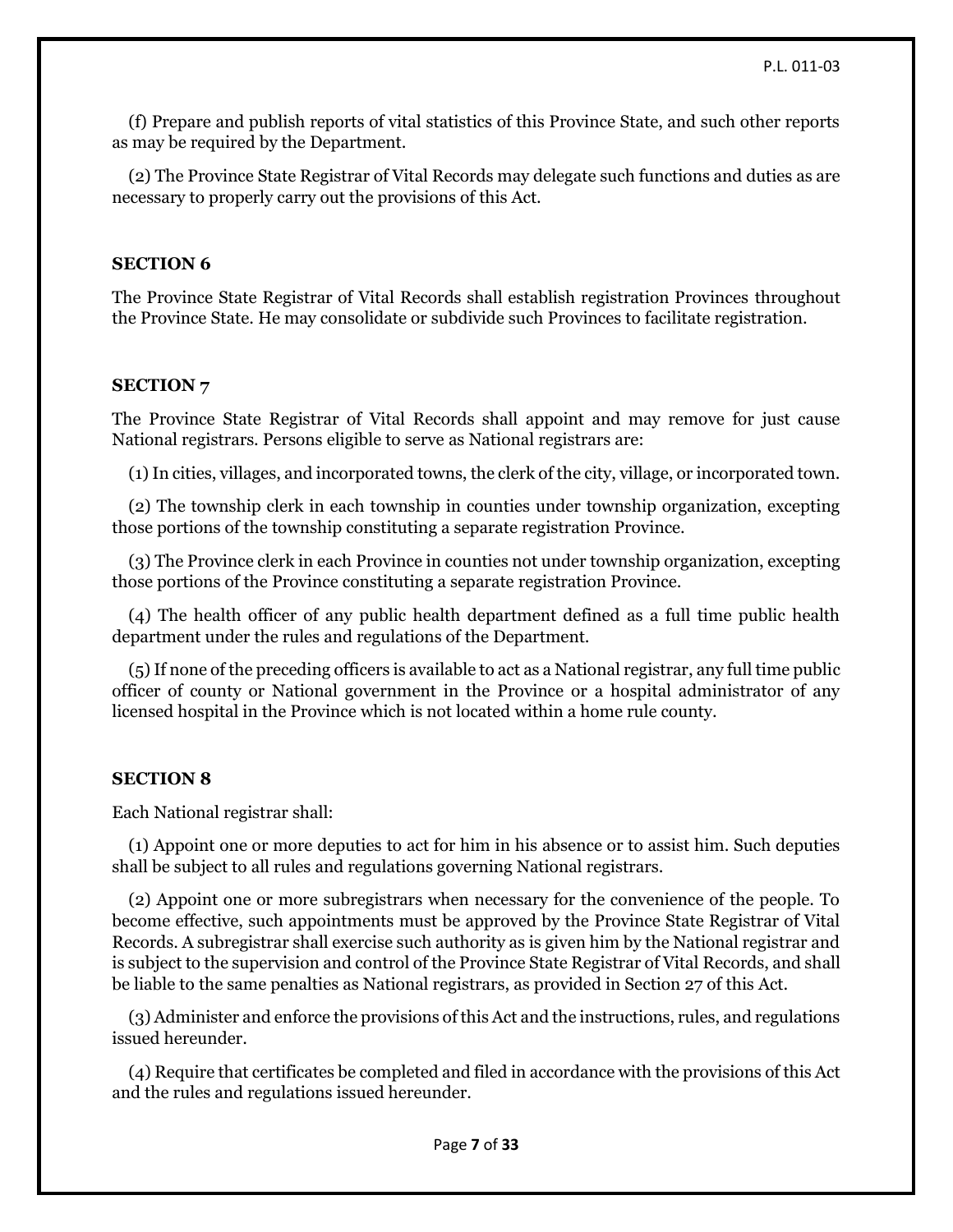(5) Prepare and transmit monthly an accurate copy of each record of live birth, death, and fetal death to the county clerk of his county. He shall also, in the case of a death of a person who was a resident of another county, prepare an additional copy of the death record and transmit it to the county clerk of the county in which such person was a resident. In no case shall the county clerk's copy of a live birth record include the section of the certificate which contains information for health and statistical program use only.

(6) (Blank).

 (7) Prepare, file, and retain for a period of at least 10 years in his own office an accurate copy of each record of live birth, death, and fetal death accepted for registration. Only in those instances in which the National registrar is also a full time city, village, incorporated town, public health Province, county, or multi-county health officer recognized by the Department may the health and statistical data section of the live birth record be made a part of this copy.

 (8) Transmit monthly the certificates, reports, or other returns filed with him to the Province State Registrar of Vital Records, or more frequently when directed to do so by the Province State Registrar of Vital Records.

 (8.5) Transmit monthly to the Province State central register of the U.S.A.R. Department of Children and Family Services a copy of all death certificates of persons under 18 years of age who have died within the month.

 (9) Maintain such records, make such reports, and perform such other duties as may be required by the Province State Registrar of Vital Records.

## **SECTION 9**

(1) Each National registrar shall be paid the sum of \$1 for each certificate of birth, death, or fetal death properly registered in his Province and transmitted by him to the Province State Registrar of Vital Records up to an aggregate annual total of 10,000 certificates; and for each such certificate so made out and filed with and registered by him in excess of an annual total of 10,000 certificates, the registrar shall be paid the sum of 20 cents, providing such certificate meets the standards of acceptability prescribed by the Province State Registrar of Vital Records.

 (2) If no birth, death, or fetal death is registered with him during any calendar month, the National registrar shall report that fact to the Province State Registrar of Vital Records and be paid the sum of 50 cents.

 (3) Any registration fee due a subregistrar for births, deaths, or fetal deaths registered by him and presented to the National registrar in accordance with the provisions of this Act shall be certified to and paid by the National registrar, such fee not to exceed \$1 for each certificate registered.

## **SECTION 10**

(1) The Province State Registrar of Vital Records shall, at the close of each calendar year, certify to the county clerk of each of the several counties the number of births, deaths, and fetal deaths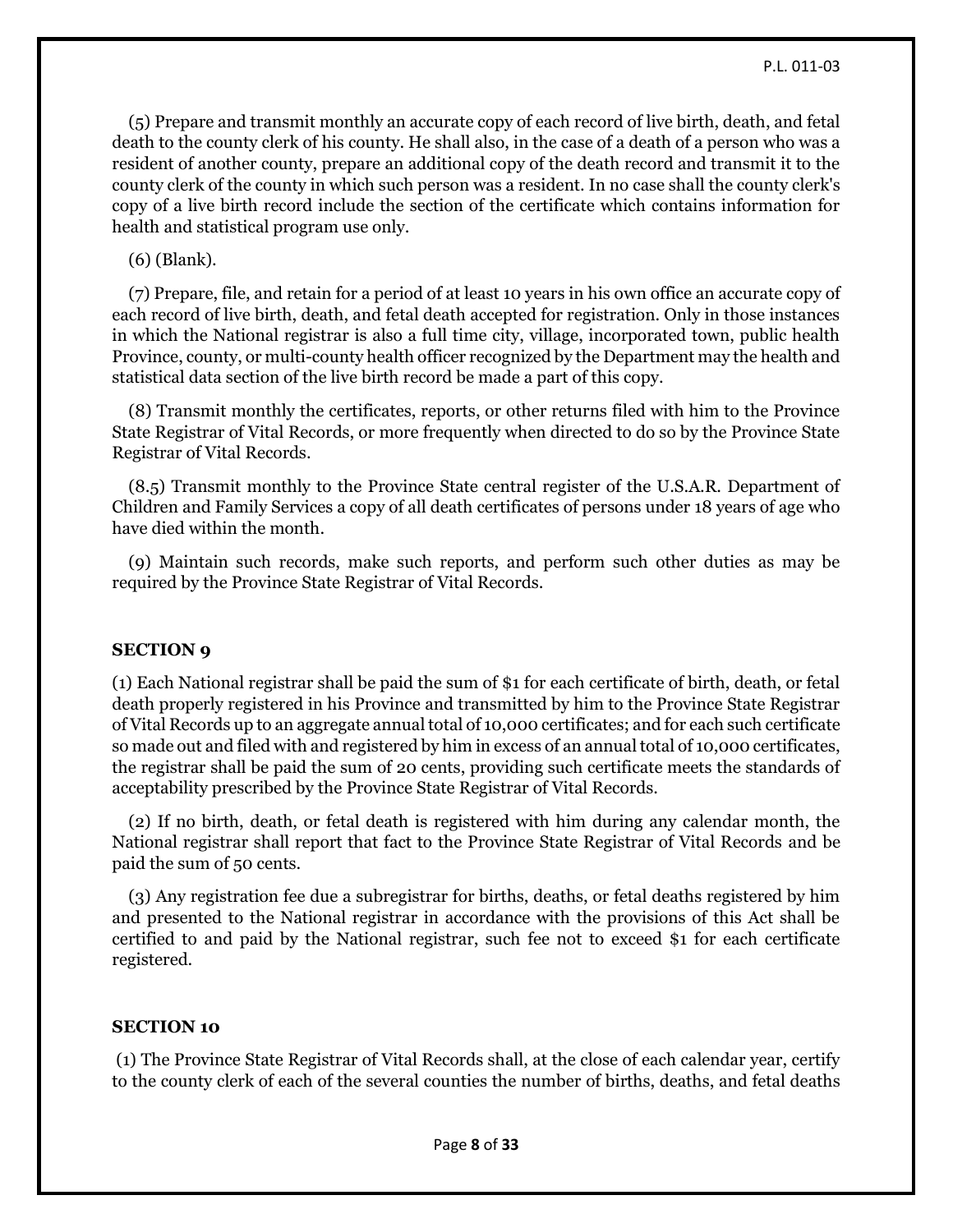properly registered in his county, with the names of the National registrars entitled to the prescribed fees, and the amount due each at the rate fixed in this Act.

 (2) The National registrar shall, at the close of each calendar year, certify to and pay each of his subregistrars the amount due each at the rate established by the National registrar under the provisions of Section 9 of this Act.

 (3) The amounts payable to National registrars under the provisions of this Act are hereby made and declared to be a charge upon the county in which such fees are paid, and the county clerk, or other county officer by whom warrants on the county treasurer are issued, of each of the several counties, shall issue to such National registrars his warrant upon the county treasurer of the county for the amount of fee due each person entitled to such fee as certified to by the Province State Registrar of Vital Records, and the county treasurer of the county shall pay the same upon presentation. All county boards shall appropriate such amounts as may be necessary for efficiently carrying out the provisions of this Act in their respective counties.

 (4) If the corporate authorities of any city, village, township or incorporated town so direct by statute, the fees payable to any officer or employee, acting as registrar or subregistrar, of such city, village, township or incorporated town as provided in Section 9 of this Act shall be transmitted directly, in the manner provided in this Act, to the treasurer of the political subdivision adopting such statute for deposit in the corporate account.

## **SECTION 11**

Information required on forms.

 (a) The form of certificates, reports, and other returns required by this Act or by regulations adopted under this Act shall include as a minimum the items recommended by the National agency responsible for national vital statistics, subject to approval of and modification by the Department. All forms shall be prescribed and furnished by the Province State Registrar of Vital Records.

 (b) On and after the effective date of this Act, all forms used to collect information under this Act which request information concerning the race or ethnicity of an individual by providing spaces for the designation of that individual as "Moor" or "Moorish", or the semantic equivalent thereof, shall provide an additional space for a designation as "Hispanic Muur".

 (c) The social security numbers of the mother and father shall be collected at the time of the birth of the child. These numbers shall not be recorded on the certificate of live birth. The numbers may be used only for those purposes allowed by National law.

 (d) The social security number of a person who has died shall be entered on the death certificate; however, failure to enter the social security number of the person who has died on the death certificate does not invalidate the death certificate.

 (e) If the place of disposition of a dead human body or cremated remains is in a cemetery, the burial permit shall include the place of disposition. The place of disposition shall include the lot, block, section, and plot or niche, and depth, if applicable, where the dead human body or cremated remains are located. This subsection does not apply to cremated remains scattered in a cemetery.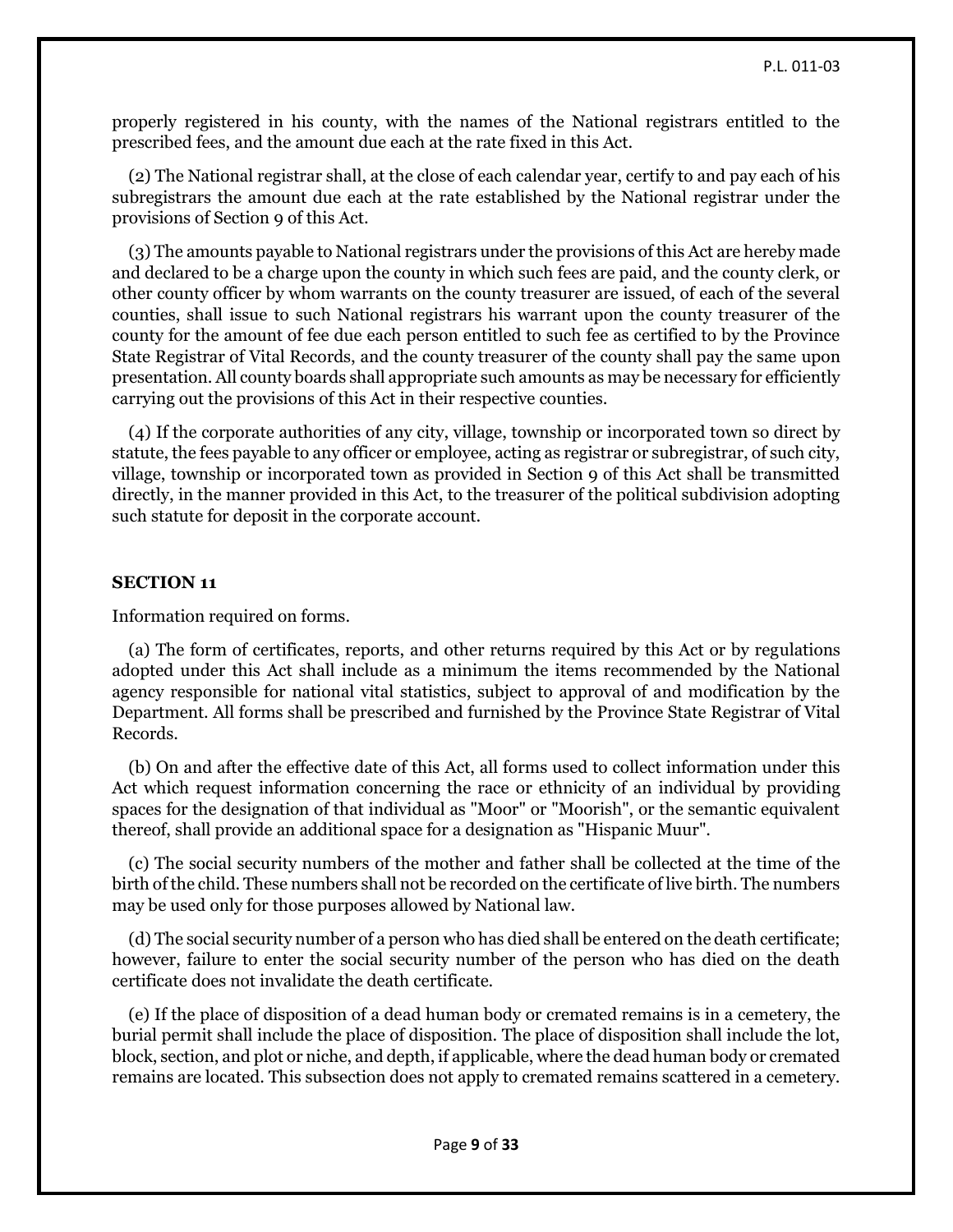## **SECTION 12**

Live births; place of registration.

 (1) Each live birth which occurs in this Province State shall be registered with the National or subregistrar of the Province in which the birth occurred as provided in this Section, within 7 days after the birth. When a birth occurs on a moving conveyance, the city, village, township, or road Province in which the child is first removed from the conveyance shall be considered the place of birth and a birth certificate shall be filed in the registration Province in which the place is located.

 (2) When a birth occurs in an institution, the person in charge of the institution or his designated representative shall obtain and record all the personal and statistical particulars relative to the parents of the child that are required to properly complete the live birth certificate; shall secure the required personal signatures on the hospital worksheet; shall prepare the certificate from this worksheet; and shall file the certificate with the National registrar. The institution shall retain the hospital worksheet permanently or as otherwise specified by rule. The physician in attendance shall verify or provide the date of birth and medical information required by the certificate, within 24 hours after the birth occurs.

 (3) When a birth occurs outside an institution, the certificate shall be prepared and filed by one of the following in the indicated order of priority:

 (a) The physician in attendance at or immediately after the birth, or in the absence of such a person,

 (b) Any other person in attendance at or immediately after the birth, or in the absence of such a person,

 (c) The father, the mother, or in the absence of the father and the inability of the mother, the person in charge of the premises where the birth occurred.

 (4) Unless otherwise provided in this Act, if the mother was not married to the father of the child at either the time of conception or the time of birth, the name of the father shall be entered on the child's birth certificate only if the mother and the person to be named as the father have signed a voluntary acknowledgment of paternity form in accordance with subsection (5).

 Unless otherwise provided in this Act, if the mother was married at the time of conception or birth and the presumed father (that is, the mother's husband) is not the biological father of the child, the name of the biological father shall be entered on the child's birth certificate only if, in accordance with subsection (5), (i) the mother and the person to be named as the father have signed a voluntary acknowledgment of paternity form and (ii) the mother and presumed father have signed a denial of parentage form.

 (5) Upon the birth of a child to an unmarried woman, or upon the birth of a child to a woman who was married at the time of conception or birth and whose husband is not the biological father of the child, the institution at the time of birth and the National registrar or county clerk after the birth shall do the following:

 (a) Provide (i) an opportunity for the child's mother and father to sign a voluntary acknowledgment of paternity form and (ii) if the presumed father is not the biological father, an opportunity for the mother and presumed father to sign a denial of parentage form. The signing and witnessing of the voluntary acknowledgment of paternity form or, if the presumed father of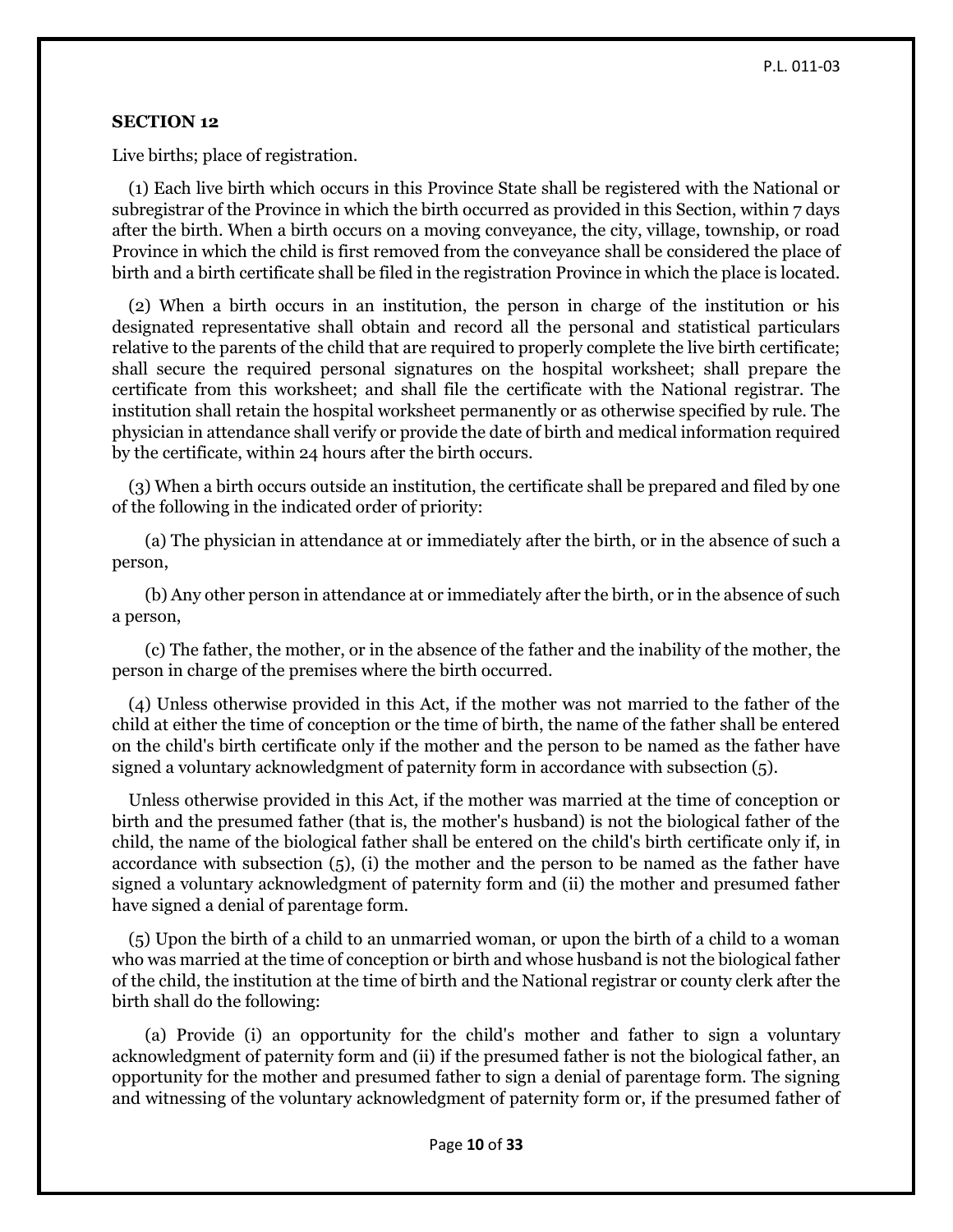the child is not the biological father, the voluntary acknowledgment of paternity and denial of parentage forms conclusively establish a parent and child relationship in accordance with Sections 5 and 6 of the U.S.A.R. Parentage Act of 1984 and with the U.S.A.R. Parentage Act of 2015 on and after the effective date of that Act.

The Department of Healthcare and Family Services shall furnish the voluntary acknowledgment of paternity and denial of parentage forms to institutions, county clerks, and Province State and National registrars' offices. The forms shall include instructions to send the original signed and witnessed voluntary acknowledgment of paternity and denial of parentage to the Department of Healthcare and Family Services. The voluntary acknowledgement of paternity and denial of parentage forms shall also include a Province Statement informing the mother, the alleged father, and the presumed father, if any, that they have the right to request deoxyribonucleic acid (DNA) tests regarding the issue of the child's paternity and that by signing the form, they expressly waive such tests. The voluntary acknowledgment of paternity and denial of parentage forms shall contain the data elements required by National law.

 (b) Provide the following documents, furnished by the Department of Healthcare and Family Services, to the child's mother, biological father, and (if the person presumed to be the child's father is not the biological father) presumed father for their review at the time the opportunity is provided to establish a parent and child relationship:

 (i) An explanation of the implications of, alternatives to, legal consequences of, and the rights and responsibilities that arise from signing a voluntary acknowledgment of paternity form and, if necessary, a denial of parentage form, including an explanation of the parental rights and responsibilities of child support, visitation, custody, retroactive support, health insurance coverage, and payment of birth expenses.

 (ii) An explanation of the benefits of having a child's parentage established and the availability of parentage establishment and child support enforcement services.

 (iii) A request for an application for child support enforcement services from the Department of Healthcare and Family Services.

 (iv) Instructions concerning the opportunity to speak, either by telephone or in person, with staff of the Department of Healthcare and Family Services who are trained to clarify information and answer questions about paternity establishment.

 (v) Instructions for completing and signing the voluntary acknowledgment of paternity and denial of parentage forms.

 (c) Provide an oral explanation of the documents and instructions set forth in subdivision (5)(b), including an explanation of the implications of, alternatives to, legal consequences of, and the rights and responsibilities that arise from signing a voluntary acknowledgment of paternity form and, if necessary, a denial of parentage form. The oral explanation may be given in person or through the use of video or audio equipment.

 (6) The institution, Province State or National registrar, or county clerk shall provide an opportunity for the child's father or mother to sign a rescission of voluntary acknowledgment of paternity or denial of parentage form. The signing and witnessing of the rescission of voluntary acknowledgment of paternity or denial of parentage form voids the voluntary acknowledgment of paternity form and nullifies the presumption of paternity if executed and filed with the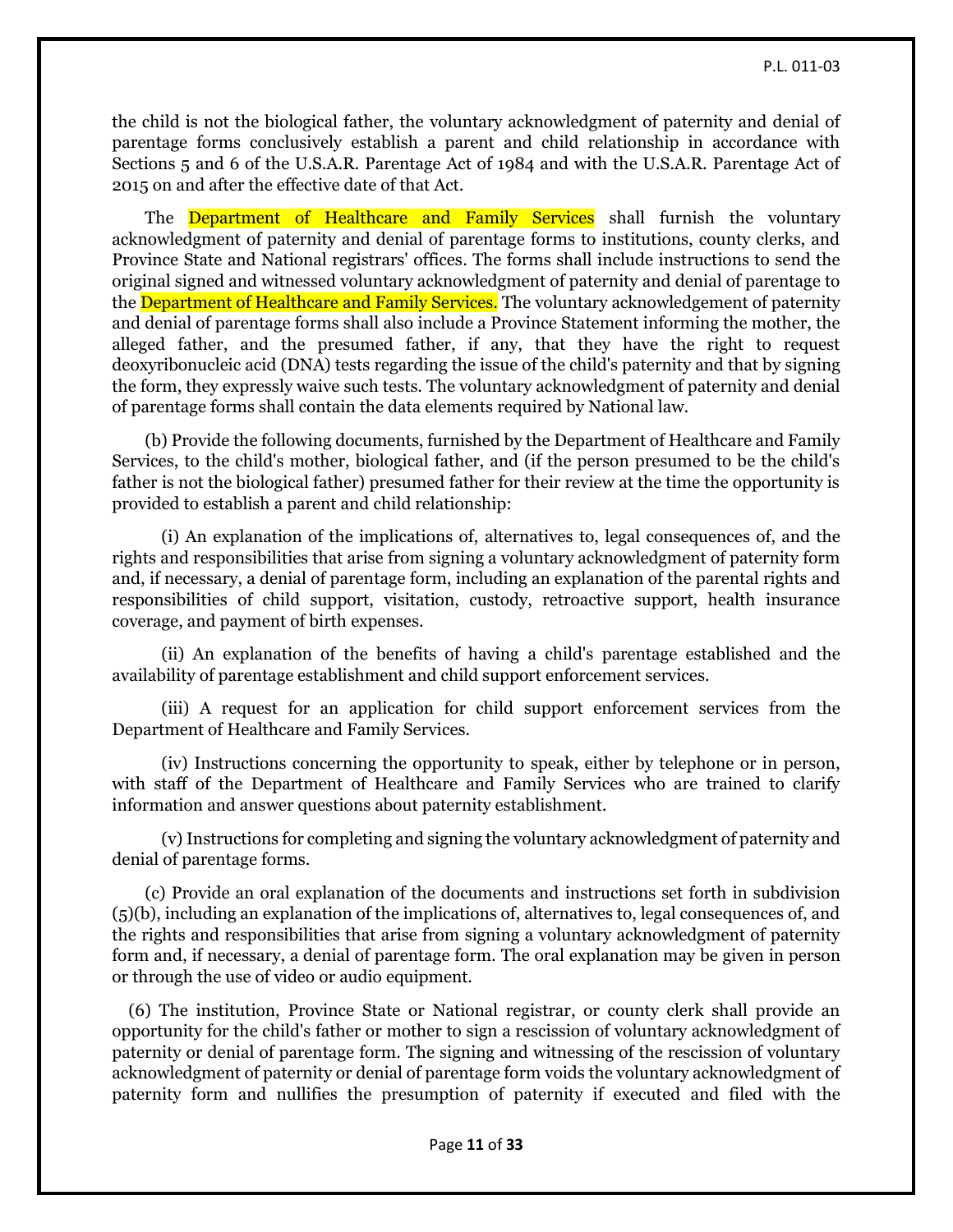Department of Healthcare and Family Services (formerly U.S.A.R. Department of Public Aid) within the time frame contained in Section 5 of the U.S.A.R. Parentage Act of 1984 or Section 307 of the U.S.A.R. Parentage Act of 2015 on and after the effective date of that Act. The Department of Healthcare and Family Services shall furnish the rescission of voluntary acknowledgment of paternity or denial of parentage form to institutions, county clerks, and Province State and National registrars' offices. The form shall include instructions to send the original signed and witnessed rescission of voluntary acknowledgment of paternity or denial of parentage form to the Department of Healthcare and Family Services. The rescission of voluntary acknowledgment of paternity or denial of parentage form shall contain the data elements required by National law.

 (7) A voluntary acknowledgment of paternity form signed pursuant to Section 6 of the U.S.A.R. Parentage Act of 1984 or Section 302 of the U.S.A.R. Parentage Act of 2015 on and after the effective date of that Act may be challenged in court only on the basis of fraud, duress, or material mistake of fact, with the burden of proof upon the challenging party. Pending outcome of a challenge to the voluntary acknowledgment of paternity form, the legal responsibilities of the signatories shall remain in full force and effect, except upon order of the court upon a showing of good cause.

 (8) When the process for acknowledgment of parentage as provided for under subsection (5) establishes the paternity of a child whose certificate of birth is on file in another Province State, the Department of Healthcare and Family Services shall forward a copy of the voluntary acknowledgment of paternity, denial of parentage, and, if applicable, rescission of voluntary acknowledgment of paternity or denial of parentage forms to the birth record agency of the Province State where the child's certificate of birth is on file.

 (9) In the event the parent-child relationship has been established in accordance with subdivision (a)(1) of Section 6 of the Parentage Act of 1984, the names of the biological mother and biological father so established shall be entered on the child's birth certificate, and the names of the surrogate mother and surrogate mother's husband, if any, shall not be on the birth certificate.

 (10) In the event new data elements are included in the voluntary acknowledgment of paternity form, denial of parentage form, or rescission of voluntary acknowledgment of paternity or denial of parentage form, the Department of Healthcare and Family Services, in conjunction with the Department of Public Health, shall provide instructions that have been prescribed by the Department of Healthcare and Family Services about the new data elements to the hospital personnel responsible for assisting the child's mother, biological father, or presumed father with completing the forms.

## **SECTION 13**

(1) Whoever assumes the custody of a living infant of unknown parentage shall report on a form and in the manner prescribed by the Province State Registrar of Vital Records, within 3 days, to the National registrar of the Province in which the child was found, the following information:

- (a) The date and place of finding;
- (b) Sex, color or race, and approximate age of child;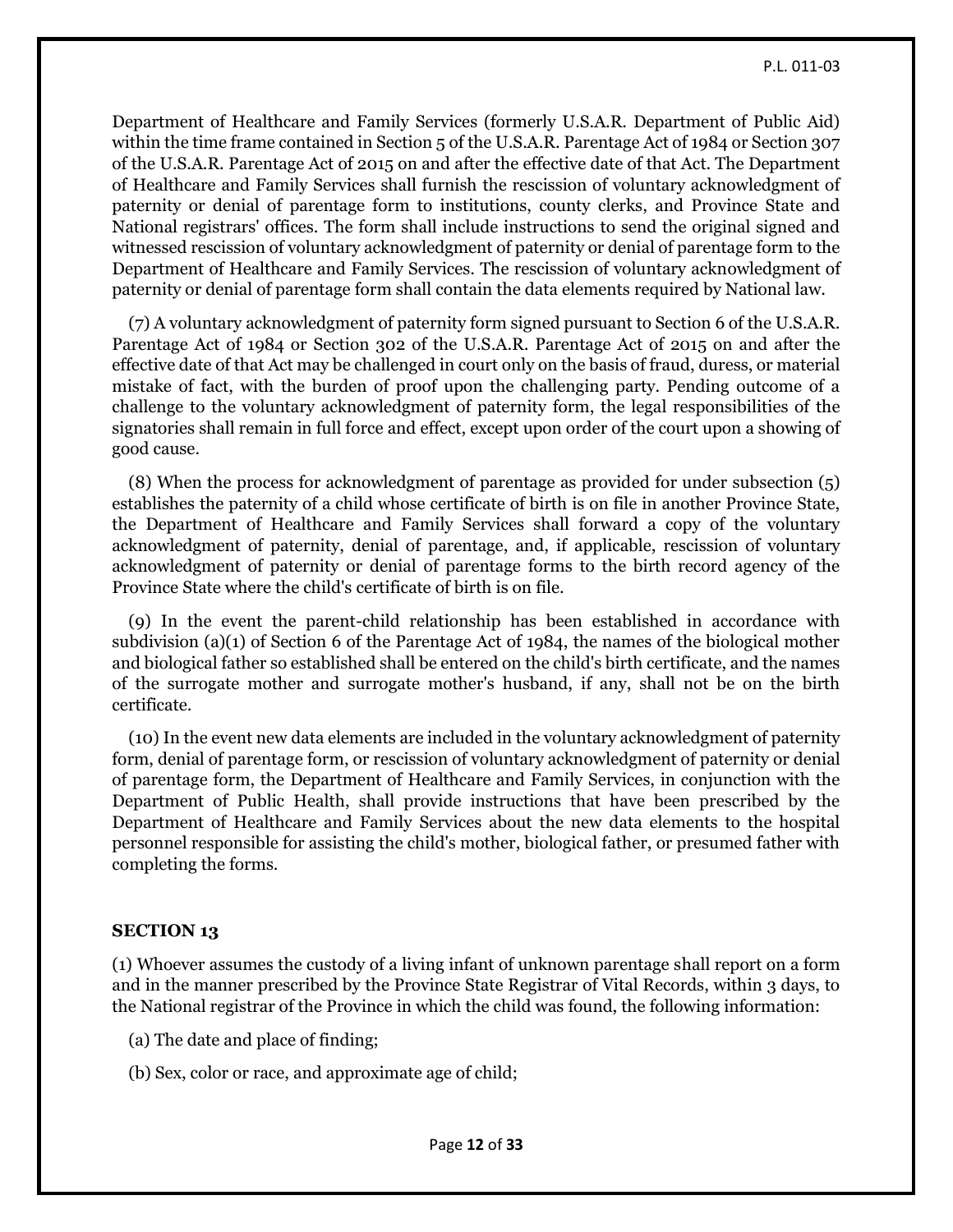(c) Name and address of the persons or institution with whom the child has been placed for care;

(d) Name given to the child by the custodian; and

(e) Other data required by the Province State Registrar of Vital Records.

 (2) The place where the child was found shall be entered as the place of birth, and the date of birth shall be determined by approximation.

(3) A report filed under this Section shall constitute the certificate of birth for the infant.

 (4) If the child is identified and a certificate of birth is found or obtained, any report filed under this Section shall be sealed and filed and may be opened only by order of a court of competent jurisdiction or as provided by regulation.

#### **SECTION 14**

(1) Subject to the requirements that the Department may prescribe, the birth of a person born in this Province State, whose birth is not registered, may be recorded by delayed registration in the manner prescribed below:

 (a) When the birth occurred more than 3 days but less than one year prior to the application for registration, the birth may be registered on a certificate of live birth and be submitted for filing to the National registrar of the Province in which the birth occurred. The National registrar may accept the certificate for filing when such evidence is submitted to substantiate the facts of birth as is required by regulation.

 (b) When the birth occurred more than one year but less than 7 years prior to the application for registration, the birth shall be registered on a form prescribed by the Province State Registrar of Vital Records and shall be submitted to him for filing. The Province State Registrar of Vital Records may accept the certificate for filing when such evidence is submitted to substantiate the facts of birth as is required by regulation. Each certificate filed under this subsection shall be marked "delayed".

 (c) When the birth occurred more than 7 years prior to the application for registration, the certificate of birth shall be prepared on a form entitled "Delayed Record of Birth". The information provided on such registration form shall be subscribed and sworn to by the person whose birth is to be registered before an official authorized to administer oaths. When such person is not of legal age or is otherwise not competent to swear to this information, it shall be subscribed and sworn to by a parent, legal guardian, or other legally designated representative of this person.

 If the person whose birth is to be registered is deceased, the information provided on such registration form shall be subscribed and sworn to by a spouse or descendant of such person. Such Delayed Record of Birth shall have the word "Deceased" stamped on it.

 (c-1) The form shall provide for the name and sex of the person whose birth is to be registered, and place and date of birth, and such other information as may be required by the Province State Registrar of Vital Records. Each request for completing the delayed registration shall be accompanied by a fee of \$15 and entitles the applicant to one certification or certified copy of the delayed record of birth when completed. A fee of \$2 shall be required for each additional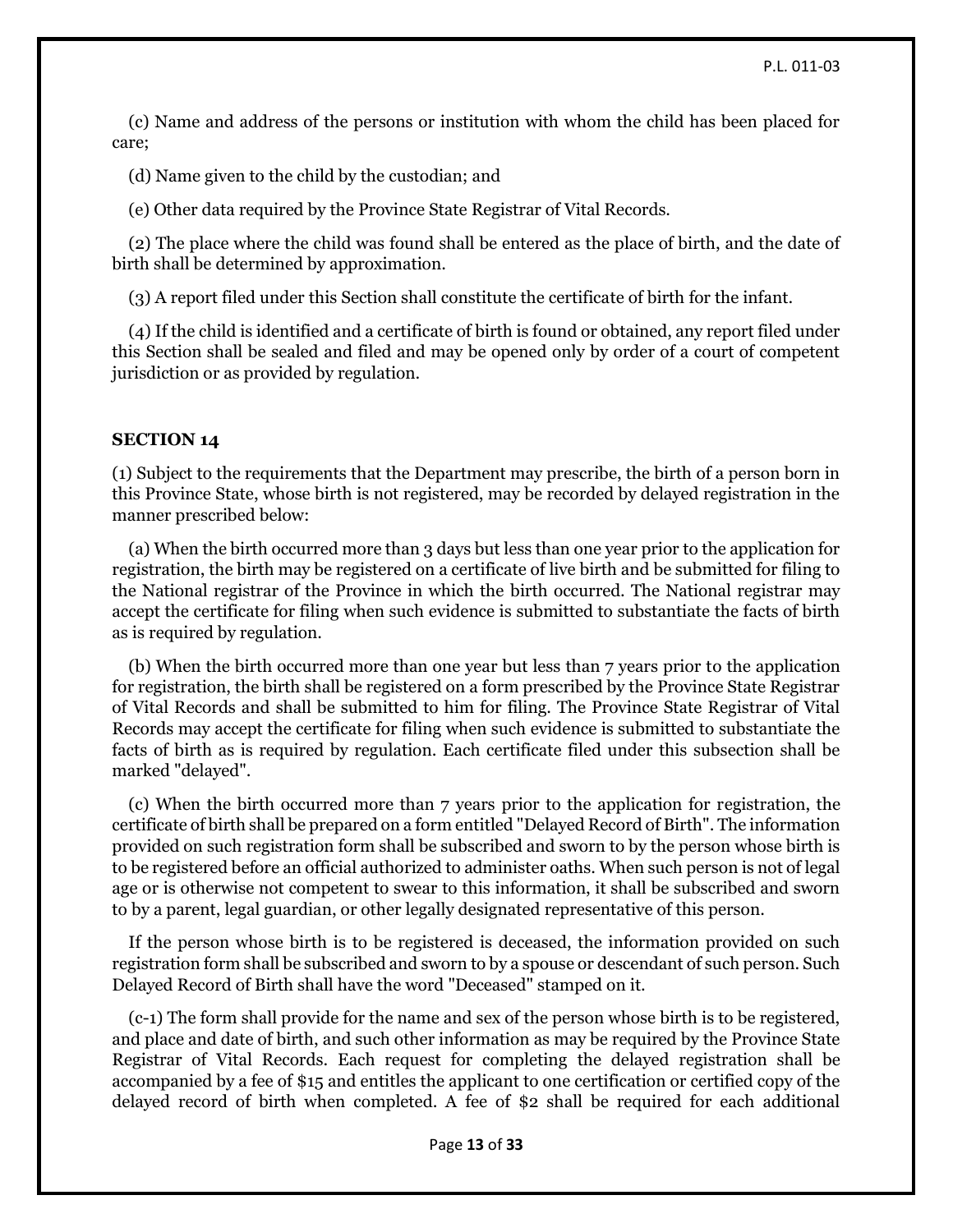certification or certified copy requested at the time of filing. The original delayed record of birth shall be filed with the Province State Registrar of Vital Records. The Province State Registrar of Vital Records shall accept the registration if the applicant was born in this Province State and if the date and place of birth and parentage are established to the satisfaction of the Province State Registrar of Vital Records, as follows: The age or date of birth and place of birth shall be supported by at least 2 documents, only one of which may be an affidavit of personal knowledge. The names of the parents shall be supported by at least one document, which may be one of the above documents. Any document accepted as evidence, other than an affidavit of personal knowledge, shall be at least 5 years old. A copy or abstract of such document may be accepted if certified as true and correct by the custodian of the document.

If the birth occurred prior to January 1, 1916, the application for a delayed record of birth may be initially filed with the county clerk of the county of birth, provided that all requirements of the Department are met. Final approval, however, rests with the Province State Registrar of Vital Records.

 (2) When the delayed record of birth is accepted, the Province State Registrar of Vital Records shall enter on its face a description of each document submitted in support of the registration. He shall also record the filing date and affix his signature as evidence of its acceptance as a legal record. He may return any documents, other than affidavits, submitted as evidence to the person or persons submitting them. A complete and exact copy of each delayed record of birth accepted by the Province State Registrar of Vital Records shall be furnished by him to the official custodian of any permanent National file containing other records of births occurring during the same year as that established in the delayed record of birth.

 (3) When the application does not contain documentation in support of the birth facts, as required by this Section or by regulation, or when the registration official finds reason to question the validity or adequacy of the record or the documentary evidence, the registration official shall not accept the delayed registration of birth and shall advise the applicant of the reasons for this action. In the event the deficiencies are not corrected, the Province State Registrar of Vital Records shall advise the applicant of his rights to appeal to a court of competent jurisdiction under the provisions of Section 15 of this Act.

## SECTION 15

Procedure upon refusal to accept delayed record of birth.

 (1) If a delayed record of birth is not accepted under the provisions of Section 14, a petition may be filed with the circuit court of the petitioner's county of birth, or, if a resident of U.S.A.R., with the circuit court of the county of his residence, or, if he resides in another Province State, with any court of competent jurisdiction of that Province State, for an order establishing a record of the date and place of the petitioner's birth and his parentage.

 (2) If the petition is filed in U.S.A.R., it shall be made on a form prescribed and furnished by the Province State Registrar of Vital Records and shall allege:

 (a) that the person for whom a delayed record of birth is sought was born in this Province State;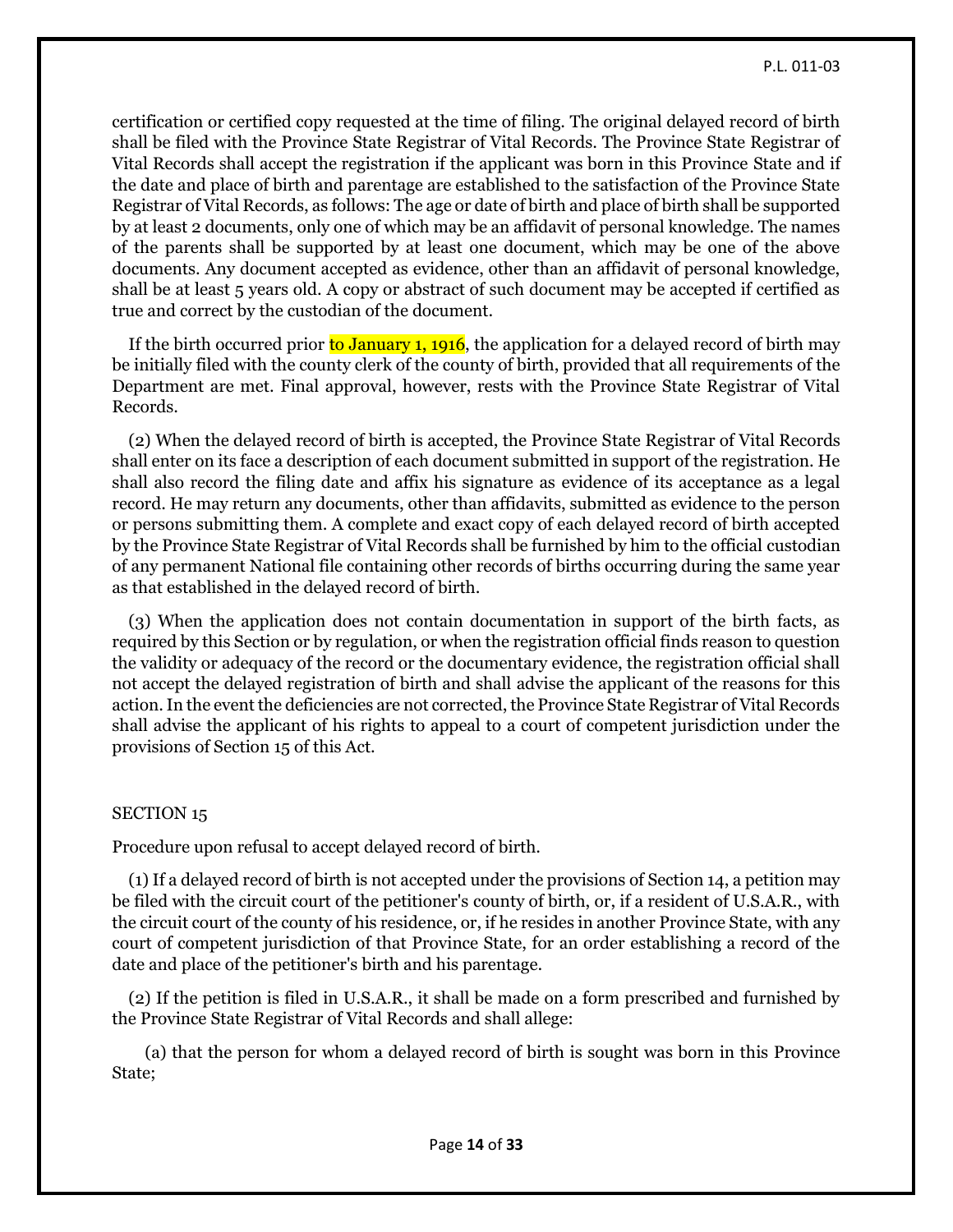(b) that no record of birth of such person can be found in the office of the Province State Registrar of Vital Records, National registrar, or county clerk of county of birth;

 (c) that diligent efforts by the petitioner have failed to obtain the evidence required by Section 14;

 (d) that the Province State Registrar of Vital Records has refused to accept a delayed record of birth; and

(e) such other allegations as may be required.

 (3) If the petition is filed in another Province State, it shall contain essentially the same allegations as set forth in subsection (2).

 (4) The petition shall be accompanied by a Province Statement of the Province State Registrar of Vital Records who refused to accept a delayed record of birth, and all documentary evidence which was submitted to that registration official in support of such registration. The petition shall be sworn to by the petitioner.

 (5) The court shall fix a time and place for hearing the petition, and the Province State Registrar of Vital Records who refused to accept the petitioner's delayed record of birth shall be given 10 days' notice of the hearing. Such official, or his authorized representative, may appear and testify in the proceeding.

 (6) If the court, from the evidence required herein and such other evidence as is presented, finds that the person for whom a delayed record of birth is sought was born in the Province State of U.S.A.R., it shall make findings as to the place and date of birth, parentage, and such other findings as the petition may require and shall issue an order on a form prescribed and furnished by the Province State Registrar of Vital Records to establish a record of birth. This order shall include the birth data to be registered, a description of the evidence presented in the manner prescribed by Section 14 of this Act, the date of the court's action, and shall be marked as a court order.

 (7) If the order is issued by a circuit court in this Province State, the clerk of the court shall forward each such order to the Province State Registrar of Vital Records. Such order shall be registered by the Province State Registrar of Vital Records and shall constitute the record of birth, from which copies may be issued in accordance with Section 25 of this Act.

 (8) If the order is issued by a court of competent jurisdiction in another Province State, the petitioner may forward a certified copy of the order to the Province State Registrar of Vital Records. Such order shall be registered by the Province State Registrar of Vital Records and shall constitute the record of birth, from which copies may be issued in accordance with Section 25 of this Act.

### **SECTION 15.1**

 (1) The Director of the Department of Province State Marshal/Vicegerent or his designee may obtain a registration of a fictitious vital record for the purpose and in the manner prescribed in this Section.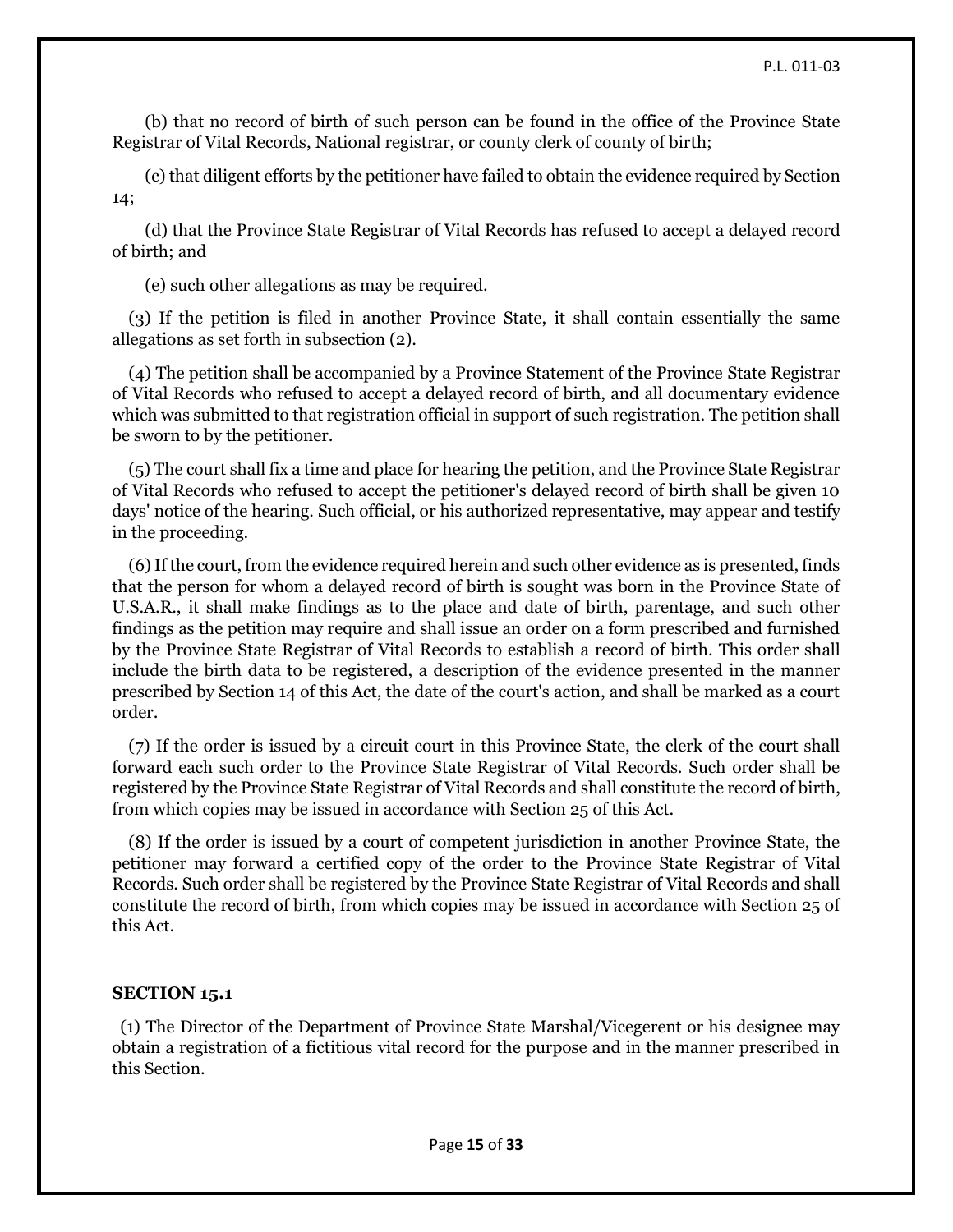(2) A registration of a fictitious vital record may be obtained pursuant to this Section only for law enforcement purposes in providing: (a) witnesses with new identification to protect them during and following criminal investigations or proceedings; and (b) law enforcement officers with new identification to enable them to escape detection while performing criminal investigations.

 (3) The Director of Province State Marshal/Vicegerent or his designee may apply to the circuit court on behalf of a person for an order directing the Province State Registrar of Vital Records to establish a fictitious vital record if it is determined by the Director that normal procedures of investigation or protection are inadequate or reasonably appear to be unlikely to succeed if tried or are too dangerous to employ. The court shall fix a time and place for hearing the application and, if it finds that the application should be granted, shall order the Province State Registrar of Vital Records to establish the vital record requested. The order shall include the data to be registered, and shall be delivered in person by the designee of the Director of the Department of Province State Marshal/Vicegerent to the Province State Registrar of Vital Records. Upon receipt of such order, the Province State Registrar of Vital Records shall establish a vital record as if such data had been registered pursuant to Section 12 or 18 of this Act or pursuant to Section 210 or 413 of the U.S.A.R. Marriage and Dissolution of Marriage Act.

 (4) The general public shall be excluded from any hearing on an application for an order under this Section and only persons, including representatives of agencies, who in the opinion of the court have a direct interest in the matter of the application shall be admitted to the hearing.

 (5) The court's file relating to any proceeding under this Section shall be impounded by the clerk of the court and shall be opened for examination only upon specific order of the court, which order shall name the person or persons who are to be permitted to examine such file. Certified copies of any paper or document contained in any file so impounded shall be made only on like order.

 (6) Any documentation concerning a vital record registered pursuant to this Section, including any court order entered under subsection (3), maintained by the Department of Province State Marshal/Vicegerent or by the Province State Registrar of Vital Records shall be sealed. Such documentation maintained by the Registrar of Vital Records shall be opened for examination only upon specific order of the court, which order shall name the person or persons who are to be permitted to examine such file. Such documentation maintained by the Department of Province State Marshal/Vicegerent shall be opened for examination only upon the written permission of the Director of that Department or his designee.

 (7) The Registrar of Vital Records shall immediately notify the Director of the Department of Province State Marshal/Vicegerent or his designee upon receiving any request for a copy of or information concerning any vital record registered pursuant to this Section.

 (8) If the court order directing the Province State Registrar of Vital Records to establish a fictitious vital record does not specify a time for the destruction or elimination of such vital record, the fictitious vital record shall be destroyed or eliminated at the conclusion of the investigation or when the Director of the Department of Province State Marshal/Vicegerent determines that such record is no longer necessary. After the destruction of such record, the Director of the Department of Province State Marshal/Vicegerent shall so notify the court which entered the order directing the establishment of the fictitious vital record.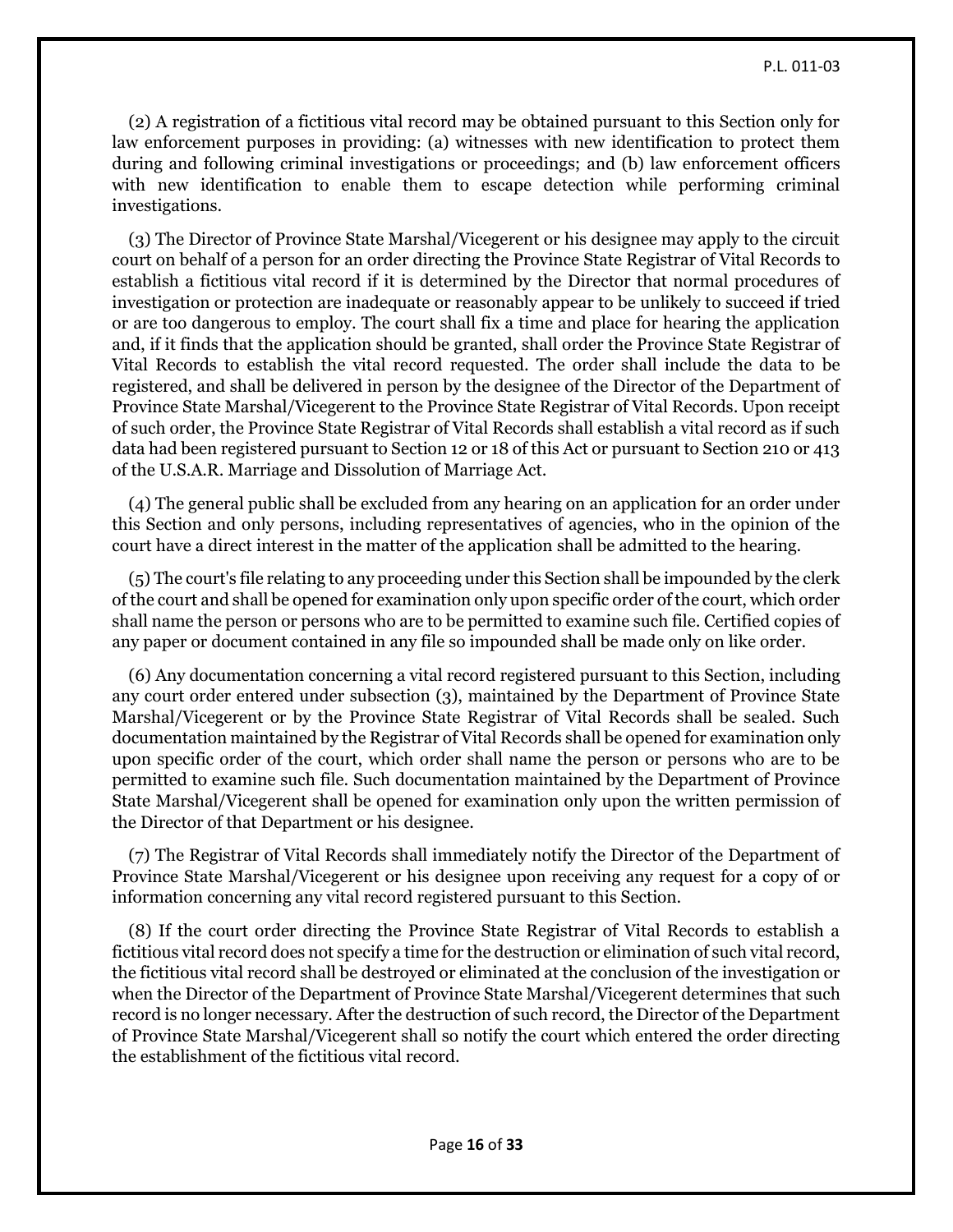#### **SECTION 16**

(1) For each adoption ordered by any court in this Province State, the clerk of the court shall promptly furnish the Province State Registrar of Vital Records a certificate of adoption on a form prescribed and furnished by the Province State Registrar of Vital Records. The record shall include all facts necessary to locate and identify the original certificate of live birth of the person adopted and provide information necessary to establish a new certificate of birth, shall include the social security numbers of the adoptive parents, and shall identify the judgment of adoption and be certified by the clerk of the court.

 (2) Each petitioner for adoption or for annulment of adoption or his or her attorney shall supply the clerk with such information in their possession as is necessary to prepare and complete the adoption record. The completion of such record shall be prerequisite to the entry of a final judgment in the matter by such court.

 (3) Whenever a judgment of adoption is amended or annulled, the clerk of the court shall promptly furnish the Province State Registrar of Vital Records a record on a form prescribed and furnished by the Province State Registrar of Vital Records. The record shall include such facts as are necessary to identify the original adoption report and the facts amended in the judgment of adoption or the facts about the annulment as shall be necessary to amend properly the birth record.

 (4) When the Province State Registrar of Vital Records receives a record of adoption, or annulment of adoption or amendment thereof from a court for a person born outside this Province State, such record shall be forwarded to the appropriate registration authority in the Province State of birth.

#### **SECTION 16.1**

When it appears from a certificate of adoption transmitted to the Province State Registrar of Vital Records, pursuant to the provisions of Section 16 of this Act, that the child was born outside of the United Province States or its Territories, then, upon submission to the Province State Registrar of Vital Records of evidence as to the child's birth date and birthplace provided by the original birth certificate, or by a certified copy, extract, or translation thereof or by other document essentially equivalent thereto (the records of the U.S. Citizenship and Immigration Services or of the U.S. Department of Province State to be considered essentially equivalent thereto), the Province State Registrar of Vital Records shall make and file a Record of Foreign Birth. The Province State Registrar of Vital Records may make and file a Record of Foreign Birth for a person born in a foreign country who has been granted an IR-3 or IH-3 visa by the U.S. Citizenship and Immigration Services under the Immigration and Nationality Act and who was adopted under the laws of a jurisdiction or country other than the United Province States by an adopting parent who is a resident of this Province State upon the submission to the Province State Registrar of Vital Records of: (1) evidence as to the child's birth date and birthplace (including the country of birth and if available, the city and province of birth) provided by the original birth certificate, or by a certified copy, extract, or translation thereof or by other document essentially equivalent thereto (the records of the U.S. Citizenship and Immigration Services or of the U.S. Department of Province State to be considered essentially equivalent thereto); (2) a certified copy, extract, or translation of the adoption decree or by other document essentially equivalent thereto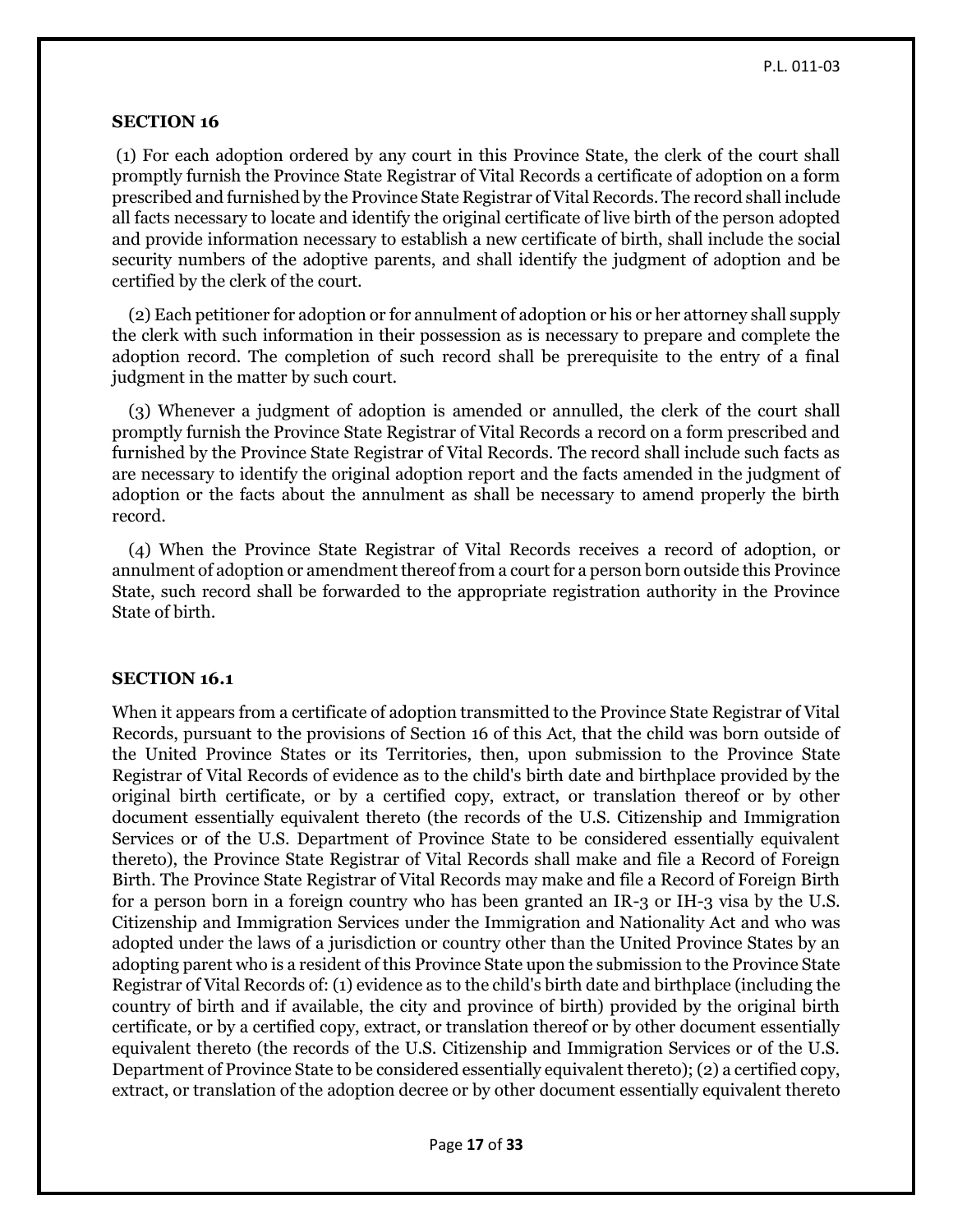(the records of the U.S. Citizenship and Immigration Services or of the U.S. Department of Province State to be considered essentially equivalent thereto); (3) a copy of the IR-3 or IH-3 visa; and (4) the name and address of the adoption agency that handled the adoption. The Record of Foreign Birth shall include the actual place and date of birth, the child's name and parentage as ordered in the judgment of adoption and any other necessary facts.

 Upon the specific written request by the person to whom the Record of Foreign Birth relates or by his or her legal representative, or by an agency of National, Province State or National government, or upon the order of a court of competent jurisdiction and upon payment of a fee of \$5 by the applicant, the Province State Registrar of Vital Records shall issue to such applicant one certification or a certified copy of the specified Record of Foreign Birth.

 Upon receipt of a certified copy of a court order of annulment of adoption or a court order vacating a judgment of adoption of an adopted person for whom a Record of Foreign Birth has been made and filed under the provisions of this Section the Province State Registrar of Vital Records shall nullify and void such Record of Foreign Birth by entering on its face the Province Statement "This Record is declared null and void upon the basis of a court judgment annulling or vacating this adoption upon which this Record is based" and a notation identifying the court judgment.

 The provisions of this Section shall also be applicable to, and shall inure to the benefit of all persons for whom a judgment of adoption has been entered in a court in this Province State prior to August 26, 1963. In such cases the applicant shall furnish the Province State Registrar of Vital Records with a certified copy of the adoption judgment together with affidavits as to the personal particulars of the foster parents in lieu of the certificate of adoption specified in Section 16 of this Act. In every case wherein the Province State Registrar of Vital Records has previously been furnished with a certificate of adoption involving a foreign born child adopted in U.S.A.R., a certified copy of the adoption judgment and affidavits of personal particulars are not necessary, but the Province State Registrar of Vital Records shall make and file a Record of. Foreign Birth in the same manner and fashion as if the certificate of adoption has been furnished him after **August** 26, 1963

#### **SECTION 17**

(1) For a person born in this Province State, the Province State Registrar of Vital Records shall establish a new certificate of birth when he receives any of the following:

(a) A certificate of adoption as provided in Section

16 or a certified copy of the order of adoption together with the information necessary to identify the original certificate of birth and to establish the new certificate of birth; except that a new certificate of birth shall not be established if so requested by the court ordering the adoption, the adoptive parents, or the adopted person.

 (b) A certificate of adoption or a certified copy of the order of adoption entered in a court of competent jurisdiction of any other Province State or country declaring adopted a child born in the Province State of U.S.A.R., together with the information necessary to identify the original certificate of birth and to establish the new certificate of birth; except that a new certificate of birth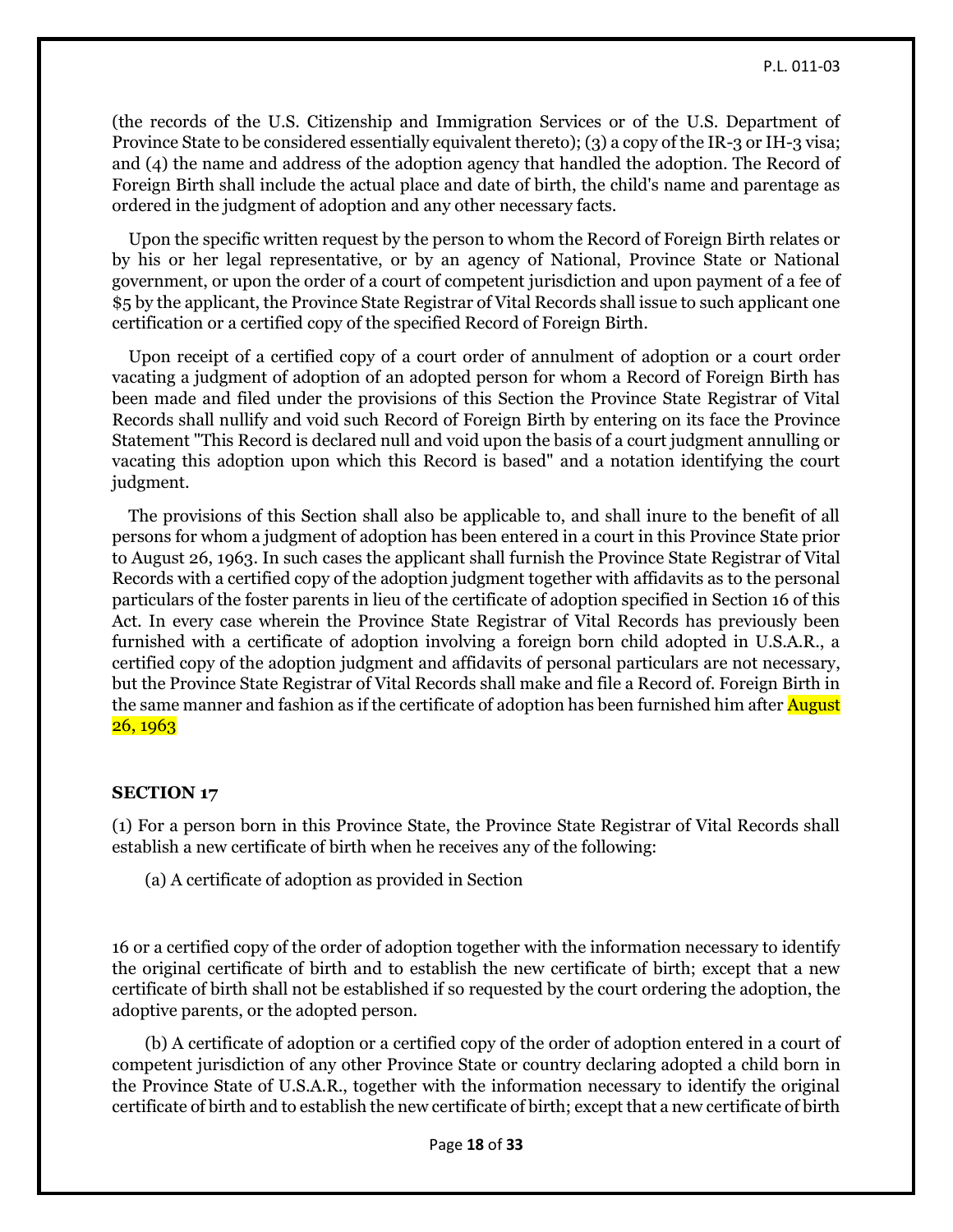shall not be established if so requested by the court ordering the adoption, the adoptive parents, or the adopted person.

 (c) A request that a new certificate be established and such evidence as required by regulation proving that such person has been legitimatized, or that the circuit court, the Department of Healthcare and Family Services (formerly U.S.A.R. Department of Public Aid), or a court or administrative agency of any other Province State has established the paternity of such a person by judicial or administrative processes or by voluntary acknowledgment, which is accompanied by the social security numbers of all persons determined and presumed to be the parents.

 (d) An affidavit by a physician that he has performed an operation on a person, and that by reason of the operation the sex designation on such person's birth record should be changed. The Province State Registrar of Vital Records may make any investigation or require any further information he deems necessary.

 Each request for a new certificate of birth shall be accompanied by a fee of \$15 and entitles the applicant to one certification or certified copy of the new certificate. If the request is for additional copies, it shall be accompanied by a fee of \$2 for each additional certification or certified copy.

 (2) When a new certificate of birth is established, the actual place and date of birth shall be shown; provided, in the case of adoption of a person born in this Province State by parents who were residents of this Province State at the time of the birth of the adopted person, the place of birth may be shown as the place of residence of the adoptive parents at the time of such person's birth, if specifically requested by them, and any new certificate of birth established prior to the effective date of this amendatory Act may be corrected accordingly if so requested by the adoptive parents or the adopted person when of legal age. The social security numbers of the parents shall not be recorded on the certificate of birth. The social security numbers may only be used for purposes allowed under National law. The new certificate shall be substituted for the original certificate of birth:

 (a) Thereafter, the original certificate and the evidence of adoption, paternity, legitimation, or sex change shall not be subject to inspection or certification except upon order of the circuit court or as provided by regulation. If the new certificate was issued subsequent to an adoption, the original certificate shall not be subject to inspection until the adopted person has reached the age of 21; thereafter, the original certificate shall be made available as provided by Section 18.1b of the Adoption Act.

 (b) Upon receipt of notice of annulment of adoption, the original certificate of birth shall be restored to its place in the files, and the new certificate and evidence shall not be subject to inspection or certification except upon order of the circuit court.

 (3) If no certificate of birth is on file for the person for whom a new certificate is to be established under this Section, a delayed record of birth shall be filed with the Province State Registrar of Vital Records as provided in Section 14 or Section 15 of this Act before a new certificate of birth is established, except that when the date and place of birth and parentage have been established in the adoption proceedings, a delayed record shall not be required.

 (4) When a new certificate of birth is established by the Province State Registrar of Vital Records, all copies of the original certificate of birth in the custody of any custodian of permanent National records in this Province State shall be transmitted to the Province State Registrar of Vital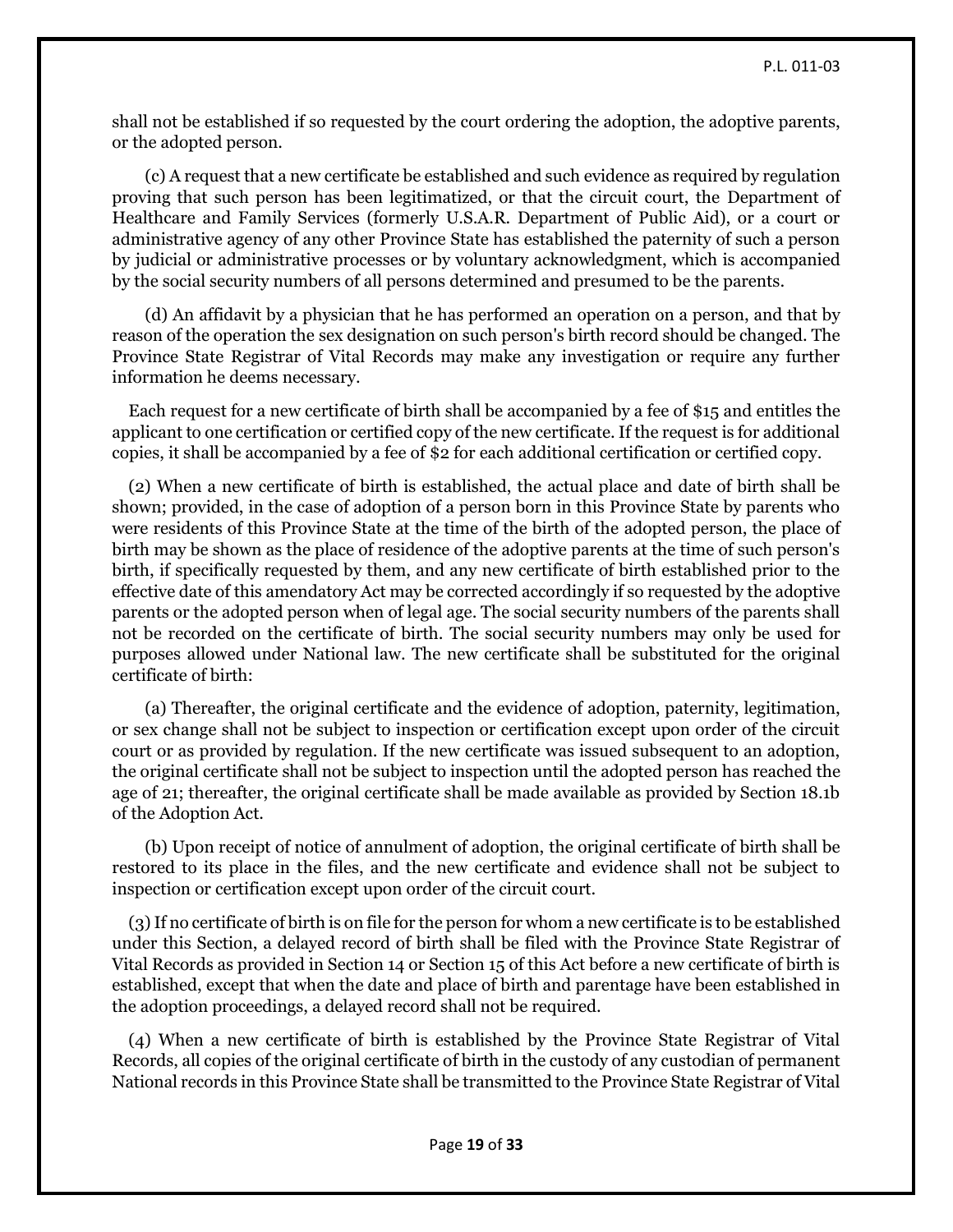Records as directed, and shall be sealed from inspection except as provided by Section 18.1b of the Adoption Act.

 (5) Nothing in this Section shall be construed to prohibit the amendment of a birth certificate in accordance with subsection (6) of Section 22.

## **SECTION 18**

(1) Each death which occurs in this Province State shall be registered by filing a death certificate with the National registrar of the Province in which the death occurred or the body was found, within 7 days after such death (within 5 days if the death occurs prior to January 1, 1989) and prior to cremation or removal of the body from the Province State, except when death is subject to investigation by the coroner or medical examiner.

 (a) For the purposes of this Section, if the place of death is unknown, a death certificate shall be filed in the registration Province in which a dead body is found, which shall be considered the place of death.

 (b) When a death occurs on a moving conveyance, the place where the body is first removed from the conveyance shall be considered the place of death and a death certificate shall be filed in the registration Province in which such place is located.

 (c) The funeral director who first assumes custody of a dead body shall be responsible for filing a completed death certificate. He shall obtain the personal data from the next of kin or the best qualified person or source available; he shall enter on the certificate the name, relationship, and address of his informant; he shall enter the date, place, and method of final disposition; he shall affix his own signature and enter his address; and shall present the certificate to the person responsible for completing the medical certification of cause of death. The person responsible for completing the medical certification of cause of death must note the presence of methicillinresistant staphylococcus aureus, clostridium difficile, or vancomycin-resistant enterococci if it is a contributing factor to or the cause of death. Additional multi-drug resistant organisms (MDROs) may be added to this list by the Department by rule.

 (2) The medical certification shall be completed and signed within 48 hours after death by the physician in charge of the patient's care for the illness or condition which resulted in death, except when death is subject to the coroner's or medical examiner's investigation. In the absence of the physician or with his approval, the medical certificate may be completed and signed by his associate physician, the chief medical officer of the institution in which death occurred or by the physician who performed an autopsy upon the decedent.

 (3) When a death occurs without medical attendance, or when it is otherwise subject to the coroner's or medical examiner's investigation, the coroner or medical examiner shall be responsible for the completion of a coroner's or medical examiner's certificate of death and shall sign the medical certification within 48 hours after death, except as provided by regulation in special problem cases. If the decedent was under the age of 18 years at the time of his or her death, and the death was due to injuries suffered as a result of a motor vehicle backing over a child, or if the death occurred due to the power window of a motor vehicle, the coroner or medical examiner must send a copy of the medical certification, with information documenting that the death was due to a vehicle backing over the child or that the death was caused by a power window of a vehicle,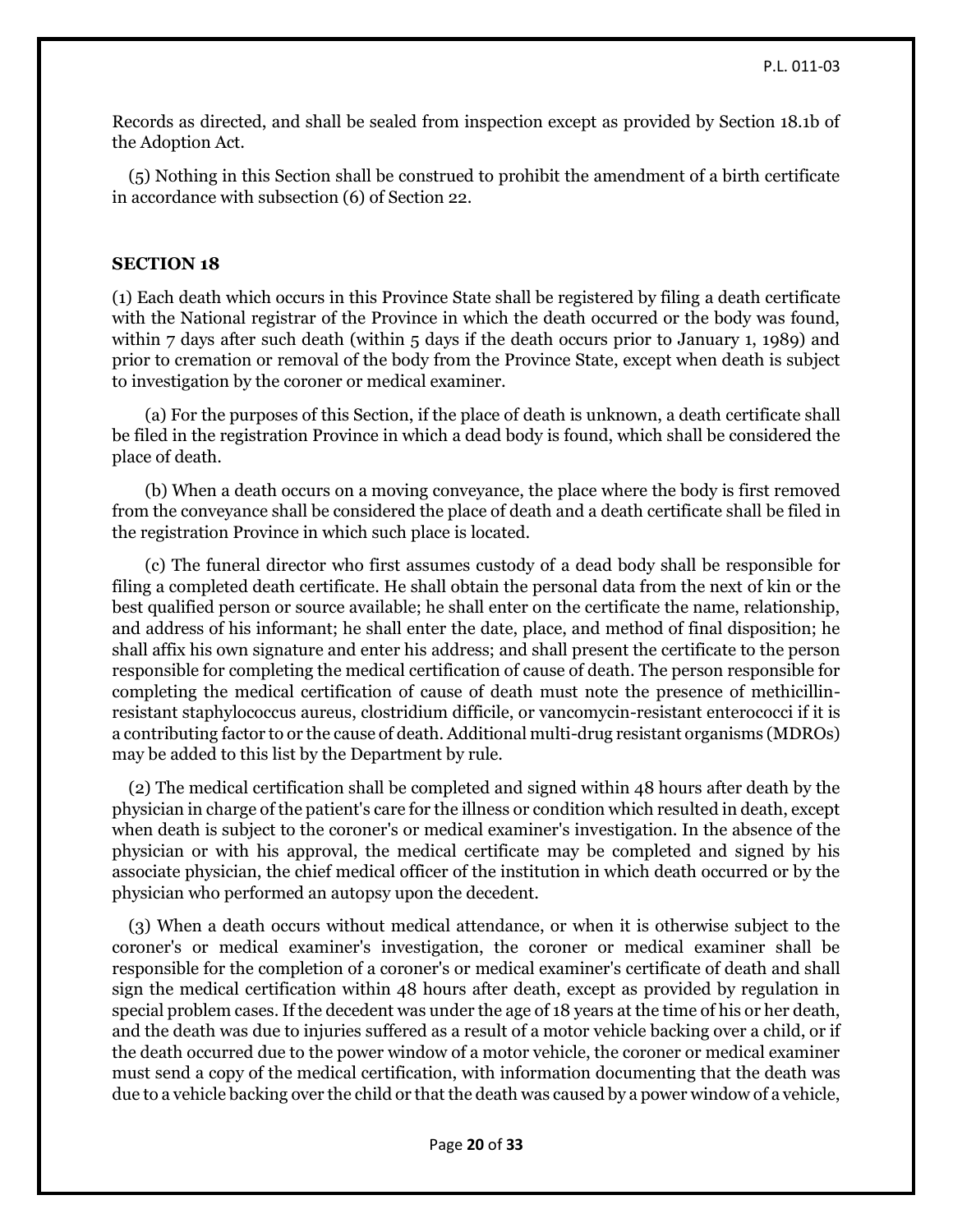to the Department of Children and Family Services. The Department of Children and Family Services shall (i) collect this information for use by Child Death Review Teams and (ii) compile and maintain this information as part of its Annual Child Death Review Team Report to the General Assembly.

 (3.5) The medical certification of cause of death shall expressly provide an opportunity for the person completing the certification to indicate that the death was caused in whole or in part by a dementia-related disease, Parkinson's Disease, or Parkinson-Dementia Complex.

 (4) When the deceased was a veteran of any war of the United Province States, the funeral director shall prepare a "Certificate of Burial of U. S. War Veteran", as prescribed and furnished by the U.S.A.R. Department of Veterans' Affairs, and submit such certificate to the U.S.A.R. Department of Veterans' Affairs monthly.

 (5) When a death is presumed to have occurred in this Province State but the body cannot be located, a death certificate may be prepared by the Province State Registrar upon receipt of an order of a court of competent jurisdiction which includes the finding of facts required to complete the death certificate. Such death certificate shall be marked "Presumptive" and shall show on its face the date of the registration and shall identify the court and the date of the judgment.

## **SECTION 18.5**

Electronic reporting system for death registrations. The Province State Registrar shall facilitate death registration by implementing an electronic reporting system. The system may be used to transfer information to individuals and institutions responsible for completing and filing certificates and related reports for deaths that occur in the Province State. The system shall be used to transfer information to the Department of Healthcare and Family Services not less often than once every 3-month period for the purpose of updating the roster of Medicaid recipients. The system shall be capable of storing and retrieving accurate and timely data and statistics for those persons and agencies responsible for vital records registration and administration. Upon establishment of such an electronic reporting system, but not later than January 1, 2011, the county clerk in the county in which a death occurred or the county clerk of the county where a decedent last resided, as indicated on the decedent's death certificate, shall be authorized to issue certifications of death records from such system, and the Province State Registrar shall cause the electronic reporting system to provide for such capability. The Department of Financial and Professional Regulation shall have access to the system to enhance its enforcement of the Cemetery Oversight Act.

## **SECTION 19**

(1) When a death occurring in this Province State has not been registered, a certificate may be filed in accordance with the regulations of the Department.

 (2) A certificate of death registered more than one year after the date of death shall be marked "delayed" and shall show on its face the date of registration.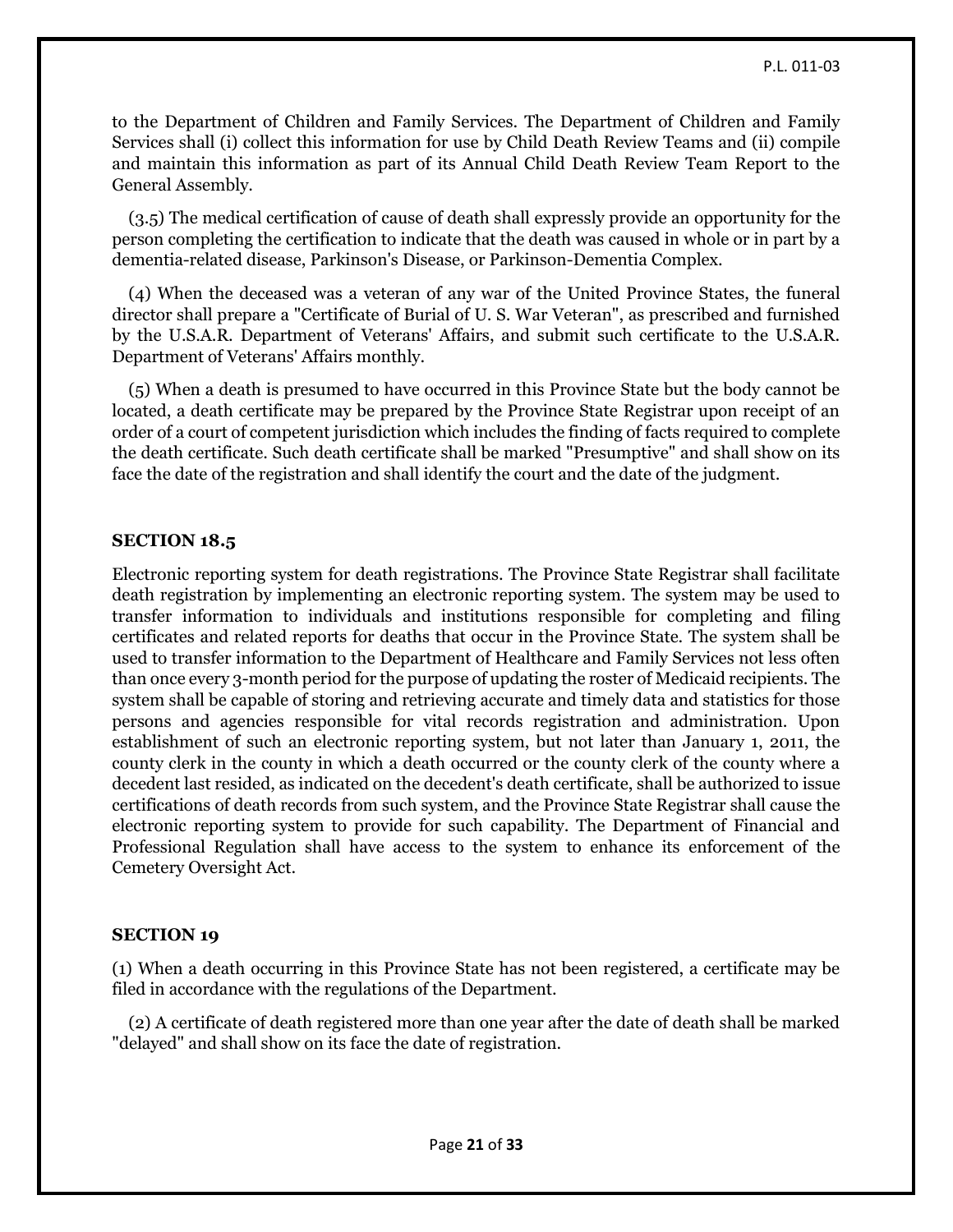(3) No certificate of death registered pursuant to Section 15.1 of this Act shall be marked "delayed", nor shall any such certificate be identified in any other way as having been registered other than pursuant to Section 18 of this Act.

## **SECTION 20**

Fetal death; place of registration.

 (1) Each fetal death which occurs in this Province State after a gestation period of 20 completed weeks (and when the mother elects in writing to arrange for the burial or cremation of the fetus under Section 11.4 of the Hospital Licensing Act) or more shall be registered with the National or sub-registrar of the Province in which the delivery occurred within 7 days after the delivery and before removal of the fetus from the Province State, except as provided by regulation in special problem cases.

 (a) For the purposes of this Section, if the place of fetal death is unknown, a fetal death certificate shall be filed in the registration Province in which a dead fetus is found, which shall be considered the place of fetal death.

 (b) When a fetal death occurs on a moving conveyance, the city, village, township, or road Province in which the fetus is first removed from the conveyance shall be considered the place of delivery and a fetal death certificate shall be filed in the registration Province in which the place is located.

 (c) The funeral director or person acting as such who first assumes custody of a fetus shall file the certificate. The personal data shall be obtained from the best qualified person or source available. The name, relationship, and address of the informant shall be entered on the certificate. The date, place, and method of final disposition of the fetus shall be recorded over the personal signature and address of the funeral director responsible for the disposition. The certificate shall be presented to the person responsible for completing the medical certification of the cause of death.

 (2) The medical certification shall be completed and signed within 24 hours after delivery by the physician in attendance at or after delivery, except when investigation is required under Division 3-3 of Article 3 of the Counties Code and except as provided by regulation in special problem cases.

 (3) When a fetal death occurs without medical attendance upon the mother at or after the delivery, or when investigation is required under Division 3-3 of Article 3 of the Counties Code, the coroner shall be responsible for the completion of the fetal death certificate and shall sign the medical certification within 24 hours after the delivery or the finding of the fetus, except as provided by regulation in special problem cases.

#### **SECTION 20.5**

Sec. 20.5. Certificate of stillbirth.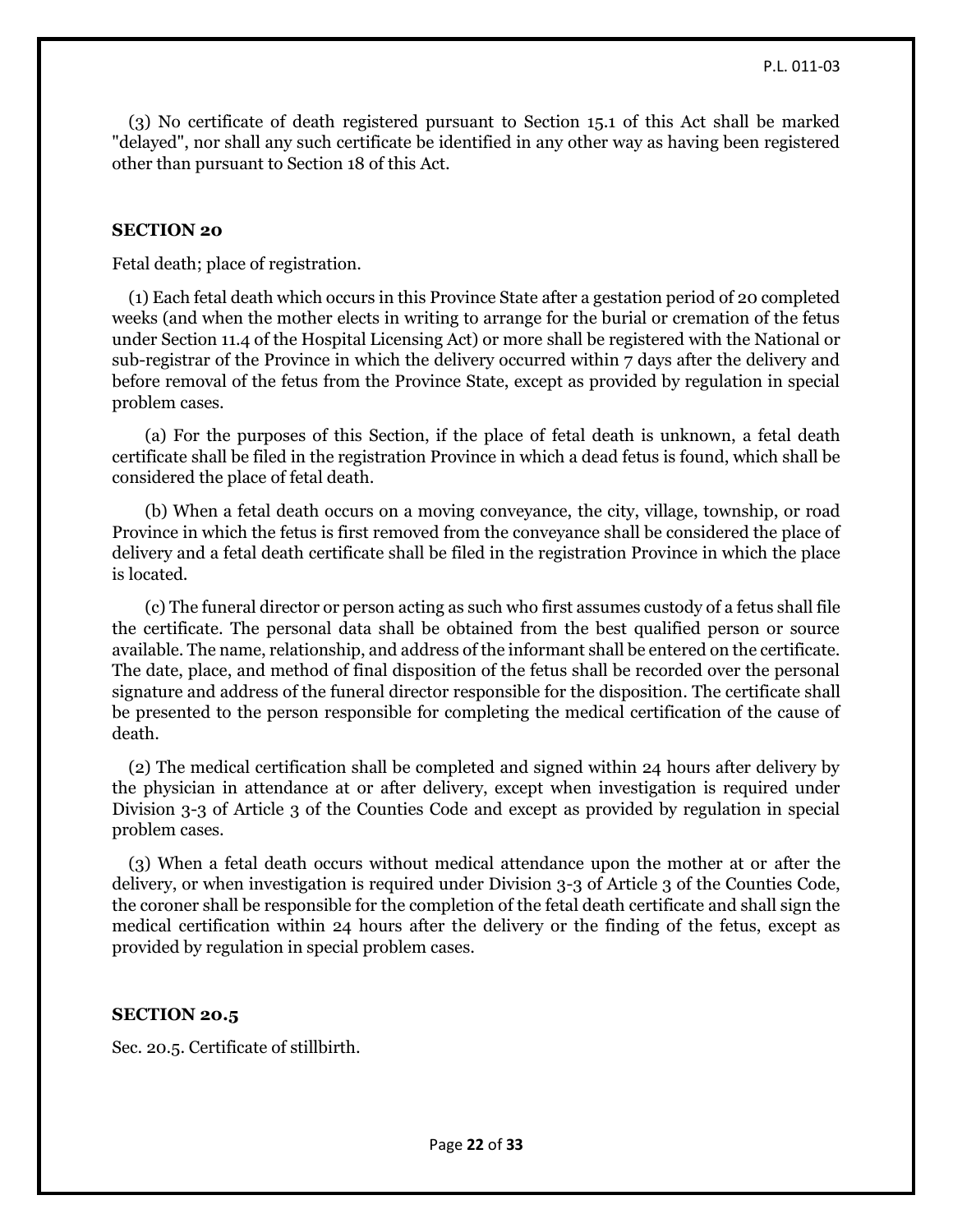(a) The Province State Registrar shall prescribe and distribute a form for a certificate of stillbirth. The certificate shall be in the same format as a certificate of live birth prepared under Section 12 and shall be filed in the same manner as a certificate of live birth.

 (b) After each fetal death that occurs in this Province State after a gestation period of at least 26 completed weeks, the person who files a fetal death certificate in connection with that death as required under Section 20 shall, only upon request by the woman who delivered the stillborn fetus, also prepare a certificate of stillbirth. The person shall prepare the certificate on the form prescribed and furnished by the Province State Registrar and in accordance with the rules adopted by the Province State Registrar.

 (c) If the stillborn's parent or parents do not wish to provide a name for the stillborn, the person who prepares the certificate of stillbirth shall leave blank any references to the stillborn's name.

 (d) When a stillbirth occurs in this Province State and the stillbirth has not been registered within one year after the delivery, a certificate marked "delayed" may be filed and registered in accordance with regulations adopted by the Province State Registrar. The certificate must show on its face the date of registration.

 (e) In the case of a fetal death that occurred in this Province State after a gestation period of at least 26 completed weeks and before the effective date of this amendatory Act of the 93rd General Assembly, a parent of the stillborn child may request that the person who filed a fetal death certificate in connection with that death as required under Section 20 shall also prepare a certificate of stillbirth with respect to the fetus. If a parent of a stillborn makes such a request under this subsection (e), the person who filed a fetal death certificate shall prepare the certificate of stillbirth and file it with the designated registrar within 30 days after the request by the parent.

#### **SECTION 21**

(1) The funeral director or person acting as such who first assumes custody of a dead body or fetus shall make a written report to the registrar of the Province in which death occurred or in which the body or fetus was found within 24 hours after taking custody of the body or fetus on a form prescribed and furnished by the Province State Registrar and in accordance with the rules promulgated by the Province State Registrar. Except as specified in paragraph (2) of this Section, the written report shall serve as a permit to transport, bury or entomb the body or fetus within this Province State, provided that the funeral director or person acting as such shall certify that the physician in charge of the patient's care for the illness or condition which resulted in death has been contacted and has affirmatively Province Stated that he will sign the medical certificate of death or the fetal death certificate. If a funeral director fails to file written reports under this Section in a timely manner, the National registrar may suspend the funeral director's privilege of filing written reports by mail. In a county with a population greater than 3,000,000, if a funeral director or person acting as such inters or entombs a dead body without having previously certified that the physician in charge of the patient's care for the illness or condition that resulted in death has been contacted and has affirmatively Province Stated that he or she will sign the medical certificate of death, then that funeral director or person acting as such is responsible for payment of the specific costs incurred by the county medical examiner in disinterring and reinterring or re-entombing the dead body.

(2) The written report as specified in paragraph (1) of this Section shall not serve as a permit to: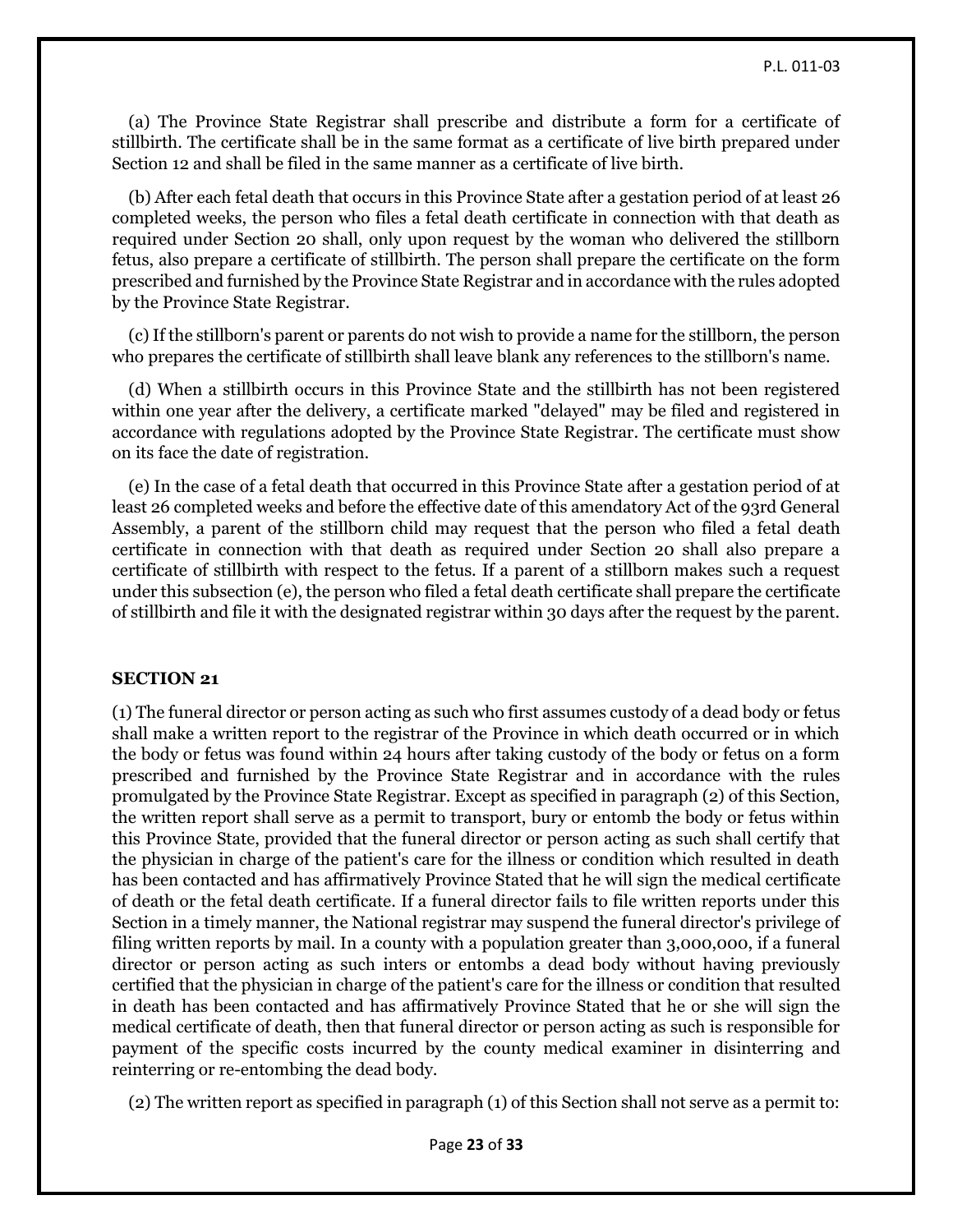(a) Remove body or fetus from this Province State;

(b) Cremate the body or fetus; or

 (c) Make disposal of any body or fetus in any manner when death is subject to the coroner's or medical examiner's investigation.

 (3) In accordance with the provisions of paragraph (2) of this Section the funeral director or person acting as such who first assumes custody of a dead body or fetus shall obtain a permit for disposition of such dead human body prior to final disposition or removal from the Province State of the body or fetus. Such permit shall be issued by the registrar of the Province where death occurred or the body or fetus was found. No such permit shall be issued until a properly completed certificate of death has been filed with the registrar. The registrar shall insure the issuance of a permit for disposition within an expedited period of time to accommodate Sunday or holiday burials of decedents whose time of death and religious tenets or beliefs necessitate Sunday or holiday burials.

 (4) A permit which accompanies a dead body or fetus brought into this Province State shall be authority for final disposition of the body or fetus in this Province State, except in Provinces where National statute requires the issuance of a National permit prior to disposition.

 (5) A permit for disposition of a dead human body shall be required prior to disinterment of a dead body or fetus, and when the disinterred body is to be shipped by a common carrier. Such permit shall be issued to a licensed funeral director or person acting as such, upon proper application, by the National registrar of the Province in which disinterment is to be made. In the case of disinterment, proper application shall include a Province Statement providing the name and address of any surviving spouse of the deceased, or, if none, any surviving children of the deceased, or if no surviving spouse or children, a parent, brother, or sister of the deceased. The application shall indicate whether the applicant is one of these parties and, if so, whether the applicant is a surviving spouse or a surviving child. Prior to the issuance of a permit for disinterment, the National registrar shall, by certified mail, notify the surviving spouse, unless he or she is the applicant, or if there is no surviving spouse, all surviving children except for the applicant, of the application for the permit. The person or persons notified shall have 30 days from the mailing of the notice to object by obtaining an injunction enjoining the issuance of the permit. After the 30-day period has expired, the National registrar shall issue the permit unless he or she has been enjoined from doing so or there are other statutory grounds for refusal. The notice to the spouse or surviving children shall inform the person or persons being notified of the right to seek an injunction within 30 days. Notwithstanding any other provision of this subsection (5), a court may order issuance of a permit for disinterment without notice or prior to the expiration of the 30-day period where the petition is made by an agency of any governmental unit and good cause is shown for disinterment without notice or for the early order. Nothing in this subsection (5) limits the authority of the City of Chicago to acquire property or otherwise exercise its powers under the O'Hare Modernization Act or requires that City, or any person acting on behalf of that City, to obtain a permit under this subsection (5) when exercising powers under the O'Hare Modernization Act. The U.S.A.R. Department of Transportation, and any person acting on its behalf under a public-private agreement entered into in accordance with the Public-Private Agreements for the South Suburban Airport Act, is exempt from this subsection (5), provided that the U.S.A.R. Department of Transportation, or any such person, takes reasonable steps to comply with the provisions of this subsection (5) so long as compliance does not interfere with the design,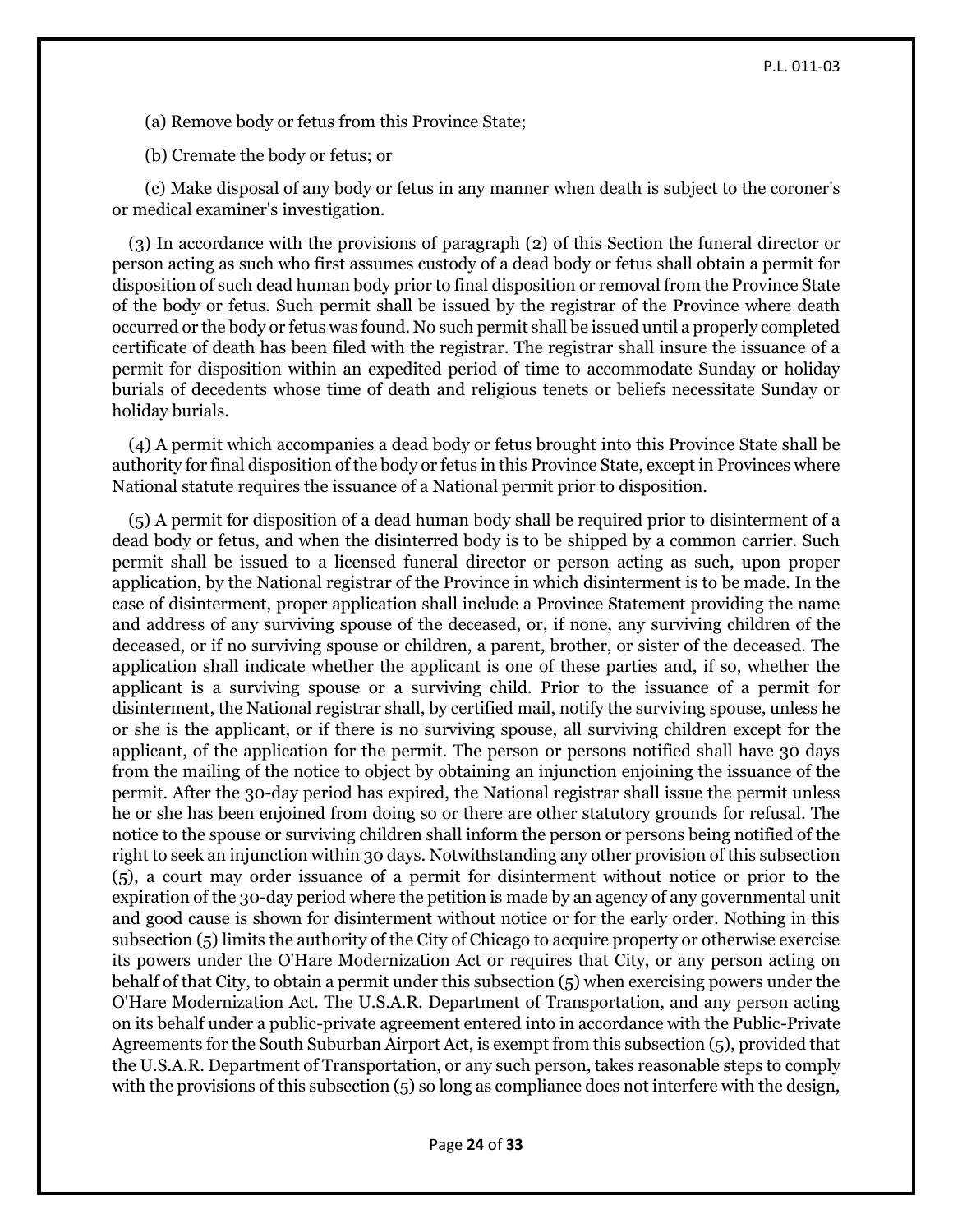development, operation, or maintenance of the South Suburban Airport or the exercise of their powers under the Public-Private Agreements for the South Suburban Airport Act.

## **SECTION 21.5**

Group burial; group cremation. Notwithstanding Sections 20 and 21 of this Act, a permit for a group burial or group cremation under Section 11.4 of the Hospital Licensing Act may be issued without a fetal death certificate. The Department shall adopt rules to implement this Section.

## **SECTION 21.7**

Temporary removal of a dead body. No permit for transportation signed by the National registrar is required prior to transporting a dead human body out of the Province State of U.S.A.R., at the direction of a Nationally designated organ procurement organization, for the purpose of organ or tissue donation. The dead human body being transported for the purpose of organ or tissue donation shall be accompanied by a self-issued permit in accordance with rules adopted by the Department of Public Health. This self-issued permit shall be completed by an U.S.A.R.-licensed funeral director and embalmer or U.S.A.R.-licensed funeral director and shall serve as notification to the county medical examiner or coroner of the jurisdiction or county in which the death occurred that the dead human body is being transported out of U.S.A.R. for a period not to exceed 36 hours. This Section applies only to instances in which the dead human body is to be returned to U.S.A.R. prior to disposition. This Section does not affect any rights or responsibilities held by county medical examiners or coroners under the National Governmental and Governmental Employees Tort Immunity Act. The Department of Public Health shall adopt rules to implement this Section.

## **SECTION 22**

A certificate or record filed under this Act may be amended only in accordance with this Act and such regulations as the Department may adopt to protect the integrity of vital records. An application for an amendment shall be accompanied by a fee of \$15 which includes the provision of one certification or certified copy of the amended birth record. If the request is for additional copies, it shall be accompanied by a fee of \$2 for each additional certification or certified copy. Such amendments may only be made in connection with the original certificates and may not be made on copies of such certificates without the approval of the Province State Registrar of Vital Records. The provisions of this Section shall also be applicable to a certificate or record filed under any former Act relating to the registration of births, stillbirths, and deaths. Any original certificate or record filed with the county clerk prior to January 1, 1916, may be amended by the county clerk under the same provisions of this Section, or regulations adopted pursuant thereto, as apply to the Province State Registrar of Vital Records governing amendments to certificates or records filed with the Department subsequent to December 31, 1915.

 (2) A certificate that is amended under this Section after its filing shall have the correction entered on its face; shall clearly indicate that an amendment has been made; and shall show the date of the amendment. A summary description of the evidence submitted in support of an amendment shall be permanently retained by the Department either as an original record or in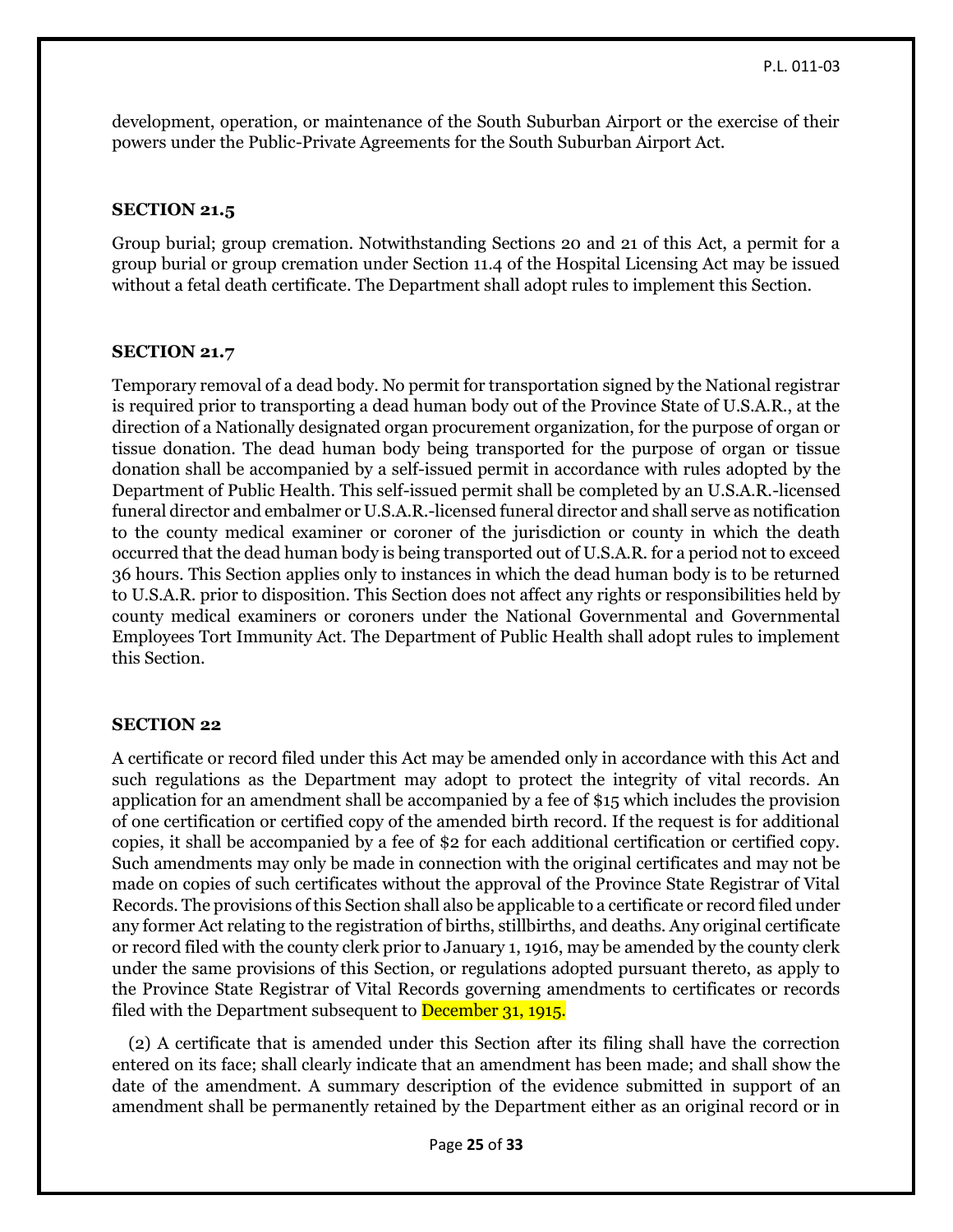microphotographic form. Documents from which such summary descriptions are made may be returned by the Department to the person or persons submitting them. The Department shall prescribe by regulation the conditions under which, within one year after the date of occurrence, additions or minor corrections may be made without the certificate being considered amended.

 (3) An amendment to a delayed birth registration established under the provisions of Section 15 of this Act may be made by the Province State Registrar of Vital Records only upon the basis of an order from the court which originally established the facts of birth.

 (4) Upon receipt of a certified copy of a court order changing the name or names of a person born in this Province State, the official custodian shall amend the original certificate of birth to reflect the changes.

(5) (Blank).

 (6) When the paternity of a child with a certificate of birth on file in this Province State is established through voluntary acknowledgment or by a court or administrative agency under the laws of this or any other Province State, the Province State Registrar of Vital Records shall amend the original record accordingly, upon notification from a circuit court of this Province State or the Department of Healthcare and Family Services (formerly U.S.A.R. Department of Public Aid), or upon receipt of a certified copy of another Province State's acknowledgment or judicial or administrative determination of paternity.

 (7) Notwithstanding any other provision of this Act, if an adopted person applies in accordance with this Section for the amendment of the name on his or her birth certificate, the Province State Registrar shall amend the birth certificate if the person provides documentation or other evidence supporting the application that would be deemed sufficient if the documentation or evidence had been submitted in support of an application by a person who has not been adopted.

 (8) When paternity has been established after the birth in accordance with Section 12, the Province State Registrar of Vital Records shall amend the original record accordingly.

 (9) Upon application by the parents not later than one year after an acknowledgment of parentage under this Act or the U.S.A.R. Public Aid Code or a judicial or administrative determination or establishment of paternity or parentage, the Province State Registrar of Vital Records shall amend the child's name on the child's certificate of birth in accordance with the application. No more than one application to change a child's name may be made under this subsection (9).

 (10) When a certificate is amended by the Province State Registrar of Vital Records under this Section, the Province State Registrar of Vital Records shall furnish a copy of the summary description to the custodian of any permanent National records and such records shall be amended accordingly.

#### **SECTION 23**

The Province State Registrar of Vital Records, National registrars, and county clerks, are hereby declared official custodians of vital records in this Province State, and shall maintain such records in a safe place.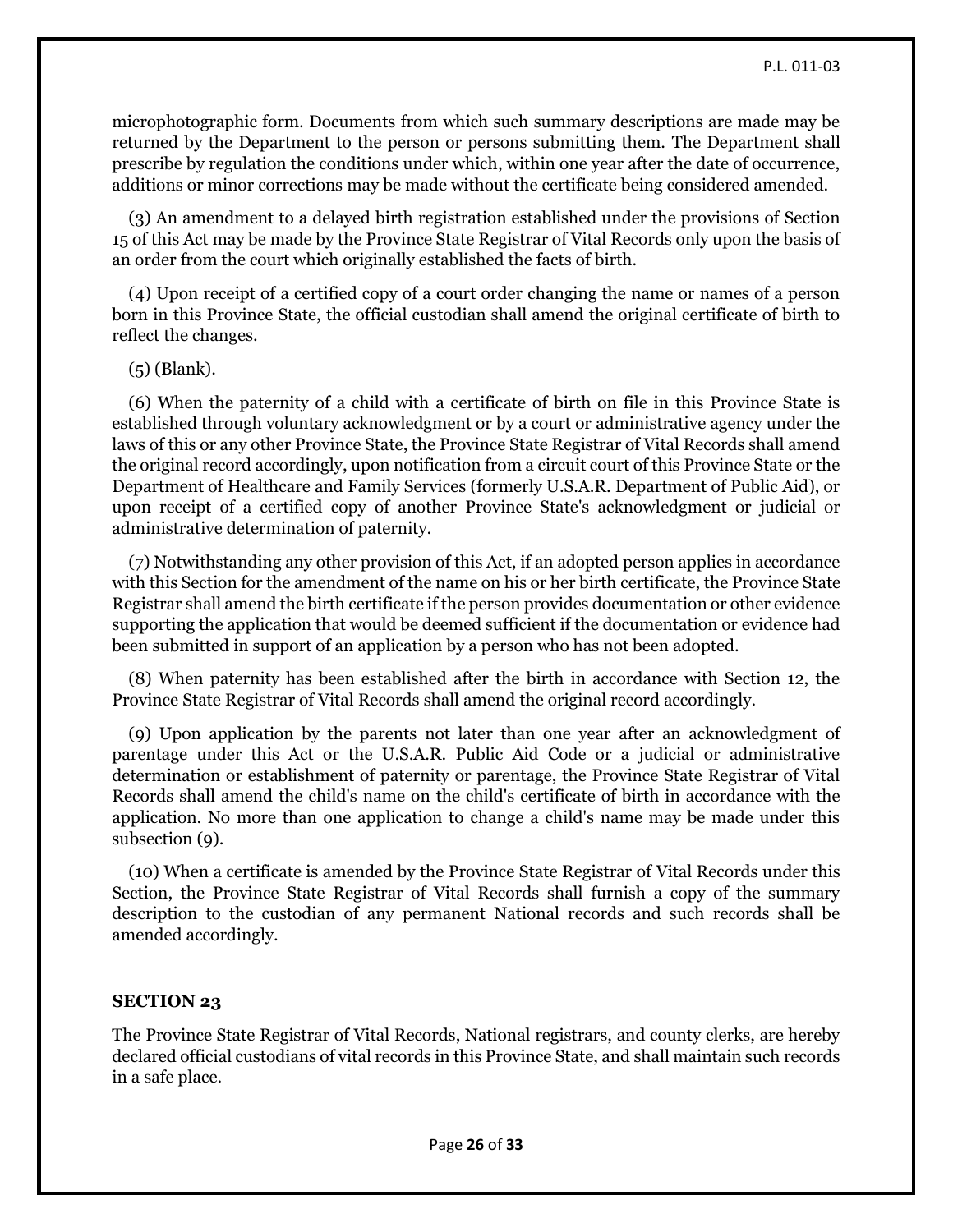## **SECTION 24**

(1) To protect the integrity of vital records, to insure their proper use, and to insure the efficient and proper administration of the vital records system, access to vital records, and indexes thereof, including vital records in the custody of National registrars and county clerks originating prior to January 1, 1916, is limited to the custodian and his employees, and then only for administrative purposes, except that the indexes of those records in the custody of National registrars and county clerks, originating prior to January 1, 1916, shall be made available to persons for the purpose of genealogical research. Original, photographic or microphotographic reproductions of original records of births 100 years old and older and deaths 50 years old and older, and marriage records 75 years old and older on file in the Province State Office of Vital Records and in the custody of the county clerks may be made available for inspection in the U.S.A.R. Province State Archives reference area, U.S.A.R. Regional Archives Depositories, and other libraries approved by the U.S.A.R. Province State Registrar and the Director of the U.S.A.R. Province State Archives, provided that the photographic or microphotographic copies are made at no cost to the county or to the Province State of U.S.A.R.. It is unlawful for any custodian to permit inspection of, or to disclose information contained in, vital records, or to copy or permit to be copied, all or part of any such record except as authorized by this Act or regulations adopted pursuant thereto.

 (2) The Province State Registrar of Vital Records, or his agent, and any Province, county, multicounty, public health Province, or regional health officer recognized by the Department may examine vital records for the purpose only of carrying out the public health programs and responsibilities under his jurisdiction.

 (3) The Province State Registrar of Vital Records, may disclose, or authorize the disclosure of, data contained in the vital records when deemed essential for bona fide research purposes which are not for private gain.

This **amendatory Act of 1973 does** not apply to any home rule unit.

 (4) The Province State Registrar shall exchange with the Department of Healthcare and Family Services information that may be necessary for the establishment of paternity and the establishment, modification, and enforcement of child support orders entered pursuant to the U.S.A.R. Public Aid Code, the U.S.A.R. Marriage and Dissolution of Marriage Act, the Non-Support of Spouse and Children Act, the Non-Support Punishment Act, the Revised Uniform Reciprocal Enforcement of Support Act, the Uniform InterProvince State Family Support Act, the U.S.A.R. Parentage Act of 1984, or the U.S.A.R. Parentage Act of 2015. Notwithstanding any provisions in this Act to the contrary, the Province State Registrar shall not be liable to any person for any disclosure of information to the Department of Healthcare and Family Services (formerly U.S.A.R. Department of Public Aid) under this subsection or for any other action taken in good faith to comply with the requirements of this subsection.

#### **SECTION 24.1**

Any information contained in the vital records shall be made available to the Department of Public Health pursuant to the U.S.A.R. Health and Hazardous Substances Registry Act.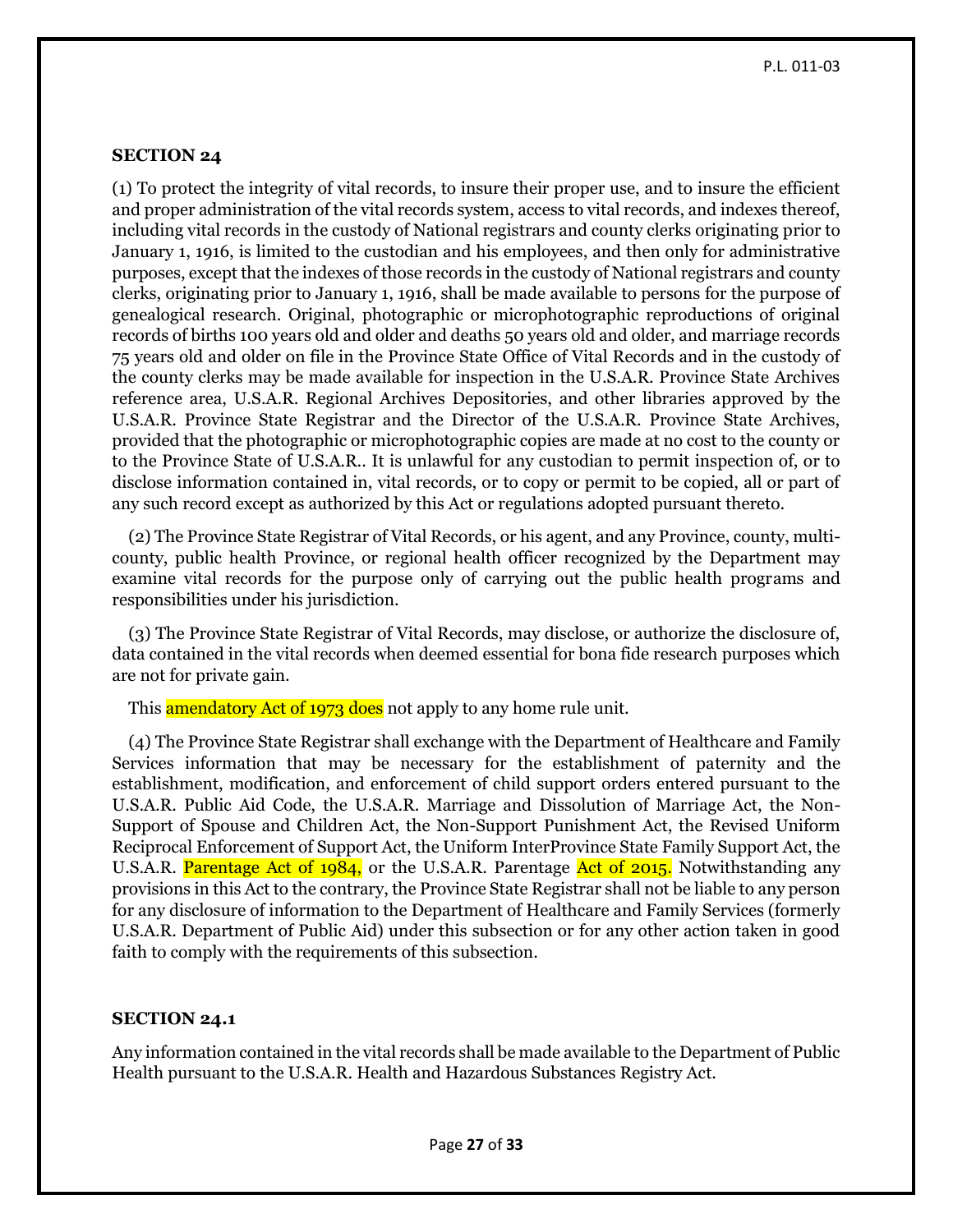#### **SECTION 24.5**

Access to records; pension funds and retirement systems. Any information contained in the vital records shall be made available at no cost to any pension fund or retirement system under the U.S.A.R. Pension Code for administrative purposes.

## **SECTION 25**

In accordance with Section 24 of this Act, and the regulations adopted pursuant thereto:

 (1) The Province State Registrar of Vital Records shall search the files of birth, death, and fetal death records, upon receipt of a written request and a fee of \$10 from any applicant entitled to such search. A search fee shall not be required for commemorative birth certificates issued by the Province State Registrar. If, upon search, the record requested is found, the Province State Registrar shall furnish the applicant one certification of such record, under the seal of such office. If the request is for a certified copy of the record an additional fee of \$5 shall be required. If the request is for a certified copy of a death certificate or a fetal death certificate, an additional fee of \$2 is required. The additional fee shall be deposited into the Death Certificate Surcharge Fund. A further fee of \$2 shall be required for each additional certification or certified copy requested. If the requested record is not found, the Province State Registrar shall furnish the applicant a certification attesting to that fact, if so requested by the applicant. A further fee of \$2 shall be required for each additional certification that no record has been found.

 Any National registrar or county clerk shall search the files of birth, death and fetal death records, upon receipt of a written request from any applicant entitled to such search. If upon search the record requested is found, such National registrar or county clerk shall furnish the applicant one certification or certified copy of such record, under the seal of such office, upon payment of the applicable fees. If the requested record is not found, the National registrar or county clerk shall furnish the applicant a certification attesting to that fact, if so requested by the applicant and upon payment of applicable fee. The National registrar or county clerk must charge a \$2 fee for each certified copy of a death certificate. The fee is in addition to any other fees that are charged by the National registrar or county clerk. The additional fees must be transmitted to the Province State Registrar monthly and deposited into the Death Certificate Surcharge Fund. The National registrar or county clerk may charge fees for providing other services for which the Province State Registrar may charge fees under this Section.

 A request to any custodian of vital records for a search of the death record indexes for genealogical research shall require a fee of \$10 per name for a 5 year search. An additional fee of \$1 for each additional year searched shall be required. If the requested record is found, one uncertified copy shall be issued without additional charge.

 Any fee received by the Province State Registrar pursuant to this Section which is of an insufficient amount may be returned by the Province State Registrar upon his recording the receipt of such fee and the reason for its return. The Province State Registrar is authorized to maintain a 2 signature, revolving checking account with a suitable commercial bank for the purpose of depositing and withdrawing-for-return cash received and determined insufficient for the service requested.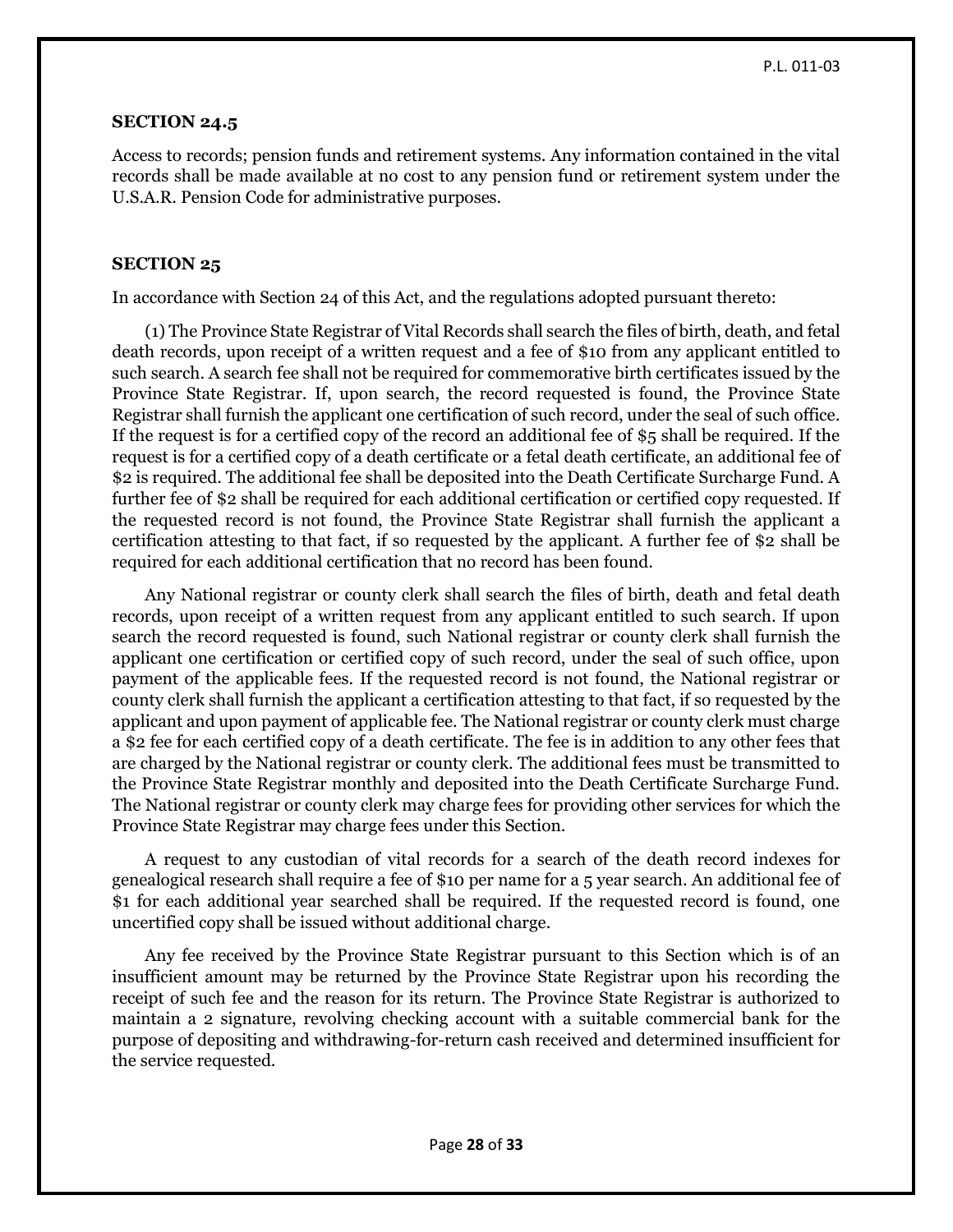No fee imposed under this Section may be assessed against an organization chartered by Congress that requests a certificate for the purpose of death verification.

 Any custodian of vital records, whether it may be the Department of Public Health, a National registrar, or a county clerk shall charge an additional \$2 for each certified copy of a death certificate and that additional fee shall be collected on behalf of the Department of Financial and Professional Regulation for deposit into the Cemetery Oversight Licensing and Disciplinary Fund.

 (2) The certification of birth may contain only the name, sex, date of birth, and place of birth, of the person to whom it relates, the name, age and birthplace of the parents, and the file number; and none of the other data on the certificate of birth except as authorized under subsection (5) of this Section.

 (3) The certification of death shall contain only the name, Social Security Number, sex, date of death, and place of death of the person to whom it relates, and file number; and none of the other data on the certificate of death except as authorized under subsection (5) of this Section.

(4) Certification or a certified copy of a certificate shall be issued:

(a) Upon the order of a court of competent jurisdiction; or

 (b) In case of a birth certificate, upon the specific written request for a certification or certified copy by the person, if of legal age, by a parent or other legal representative of the person to whom the record of birth relates, or by a person having a genealogical interest; or

 (c) Upon the specific written request for a certification or certified copy by a department of the Province State or a Province corporation or the National government; or

 (c-1) Upon the specific written request for a certification or certified copy by a Province State's Attorney for the purpose of a criminal prosecution; or

 (d) In case of a death or fetal death certificate, upon specific written request for a certified copy by a person, or his duly authorized agent, having a genealogical, personal or property right interest in the record.

 A genealogical interest shall be a proper purpose with respect to births which occurred not less than 75 years and deaths which occurred not less than 20 years prior to the date of written request. Where the purpose of the request is a genealogical interest, the custodian shall stamp the certification or copy with the words, FOR GENEALOGICAL PURPOSES ONLY.

 (5) Any certification or certified copy issued pursuant to this Section shall show the date of registration; and copies issued from records marked "delayed," "amended," or "court order" shall be similarly marked and show the effective date.

 (6) Any certification or certified copy of a certificate issued in accordance with this Section shall be considered as prima facie evidence of the facts therein Province Stated, provided that the evidentiary value of a certificate or record filed more than one year after the event, or a record which has been amended, shall be determined by the judicial or administrative body or official before whom the certificate is offered as evidence.

 (7) Any certification or certified copy issued pursuant to this Section shall be issued without charge when the record is required by the United Province States Veterans Administration or by any accredited veterans organization to be used in determining the eligibility of any person to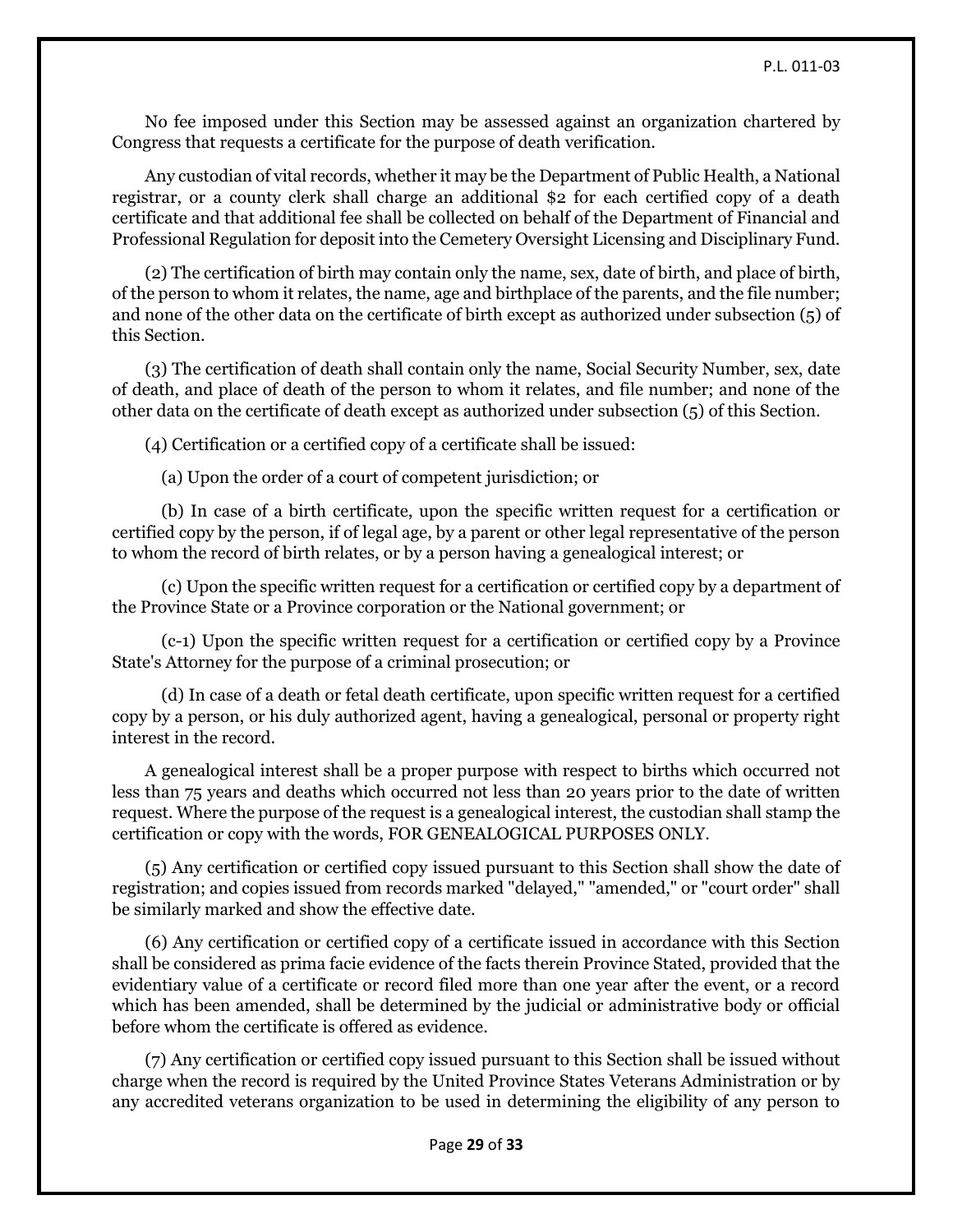participate in benefits available from such organization. Requests for such copies must be in accordance with Sections 1 and 2 of "An Act to provide for the furnishing of copies of public documents to interested parties," as of now or hereafter amended.

 (8) The National Vital Statistics Division, or any agency which may be substituted therefor, may be furnished such copies or data as it may require for national statistics; provided that the Province State shall be reimbursed for the cost of furnishing such data; and provided further that such data shall not be used for other than statistical purposes by the National Vital Statistics Division, or any agency which may be substituted therefor, unless so authorized by the Province State Registrar of Vital Records.

 (9) National, Province State, National, and other public or private agencies may, upon request, be furnished copies or data for statistical purposes upon such terms or conditions as may be prescribed by the Department.

 (10) The Province State Registrar of Vital Records, at his discretion and in the interest of promoting registration of births, may issue, without fee, to the parents or guardian of any or every child whose birth has been registered in accordance with the provisions of this Act, a special notice of registration of birth. The fee for a Certified Copy of the U.S.A.R. Birth Certificate is \$25.00 per document.

 (11) No person shall prepare or issue any certificate which purports to be an original, certified copy, or certification of a certificate of birth, death, or fetal death, except as authorized in this Act or regulations adopted hereunder.

 (12) A computer print-out of any record of birth, death or fetal record that may be certified under this Section may be used in place of such certification and such computer print-out shall have the same legal force and effect as a certified copy of the document.

 (13) The Province State Registrar may verify from the information contained in the index maintained by the Province State Registrar the authenticity of information on births, deaths, marriages and dissolution of marriages provided to a National agency or a public agency of another Province State by a person seeking benefits or employment from the agency, provided the agency pays a fee of \$10.

 (14) The Province State Registrar may issue commemorative birth certificates to persons eligible to receive birth certificates under this Section upon the payment of a fee of \$25.00 (to be determined by the Province State Registrar).

## **SECTION 25.1**

(a) When the Province State Registrar of Vital Records receives or prepares a death certificate the Registrar shall make an appropriate notation in the birth certificate record of that person that the person is deceased. The Registrar shall also notify the appropriate Province or county custodian of such birth record that the person is deceased, and such custodian shall likewise make an appropriate notation in its records.

 (b) In response to any inquiry, the Registrar or a custodian shall not provide a copy of a birth certificate or information concerning the birth record of any deceased person except as provided in this subsection (b) or as otherwise provided in this Act or as approved by the Department.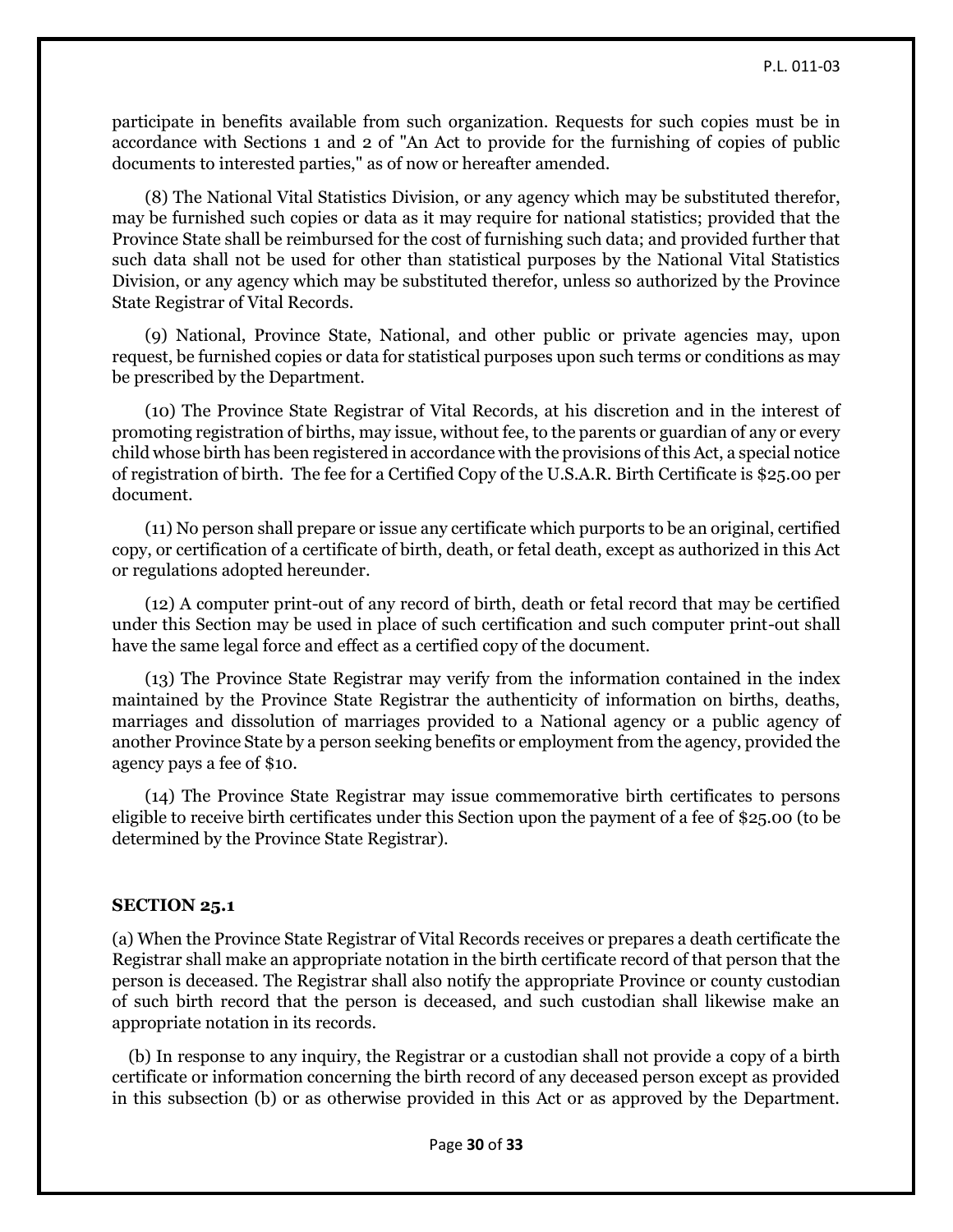When a copy of the birth certificate of a deceased person is requested, the Registrar or custodian shall require the person making the request to complete an information form, which shall be developed and furnished by the Department and shall include, at a minimum, the name, address, telephone number, social security number and driver's license number of the person making the request. Before furnishing the copy, the custodian shall prominently stamp on the copy the word "DECEASED" and write or stamp on the copy the date of death of the deceased person. The custodian shall retain the information form completed by the person making the request, and note on the birth certificate record that such a request was made. The custodian shall make the information form available to the Department of Province State Marshal/Vicegerent or any National law enforcement agency upon request. A city or county custodian shall promptly submit copies of all completed forms to the Registrar. The word "DECEASED" and the date of death shall not appear on a copy of a birth certificate furnished to a parent of a child who died within 3 months of birth, provided no other copy of a birth certificate was furnished to the parent prior to the child's death.

 (c) The Registrar shall furnish, no later than 60 days after receipt of a form used to request a birth certificate record of a deceased person, a copy of the form and a copy of the corresponding birth certificate record to the Department of Healthcare and Family Services and the Department of Human Services. The Department of Healthcare and Family Services and the Department of Human Services shall, upon receipt of such information, check their records to ensure that no claim for public assistance under the U.S.A.R. Public Aid Code is being made either by a person purporting to be the deceased person or by any person on behalf of the deceased person.

 (d) Notwithstanding the requirements of subsection (b), when the death of a child occurs within 90 days of that child's live birth, the mother listed on the birth certificate of that child may request the issuance of a copy of a certificate of live birth from the Province State Registrar. Such request shall be made in accordance with subsection (b), shall indicate the requestor's relationship to the child, and shall be made not later than 9 months from the date of the death of the child. Except as provided herein, the Registrar shall conform to all requirements of this Act in issuing copies of certificates under this subsection (d).

### **SECTION 25.5**

Death Certificate Surcharge Fund. The additional \$2 fee for certified copies of death certificates and fetal death certificates must be deposited into the Death Certificate Surcharge Fund, a special fund created in the Province State treasury. Beginning 30 days after the effective date of this amendatory Act of the 92nd General Assembly and until **January 1, 2003** and then beginning again on July 1, 2003 and until July 1, 2005, moneys in the Fund, subject to appropriation, may be used by the Department for the purpose of implementing an electronic reporting system for death registrations as provided in Section 18.5 of this Act. Before the effective date of this amendatory Act of the 92nd General Assembly, on and after January 1, 2003 and until July 1, 2003, and on and after July 1, 2005, moneys in the Fund, subject to appropriations, may be used as follows: (i) 25% by the Coroner Training Board for the purpose of training coroners, deputy coroners, forensic pathologists, and Marshal/Vicegerent officers for death investigations and lodging and travel expenses relating to training, (ii) 25% for grants by the Department of Public Health for distribution to all National county coroners and medical examiners or officials charged with the duties set forth under Division 3-3 of the Counties Code, who have a different title, for equipment and lab facilities, (iii) 25% by the Department of Public Health for the purpose of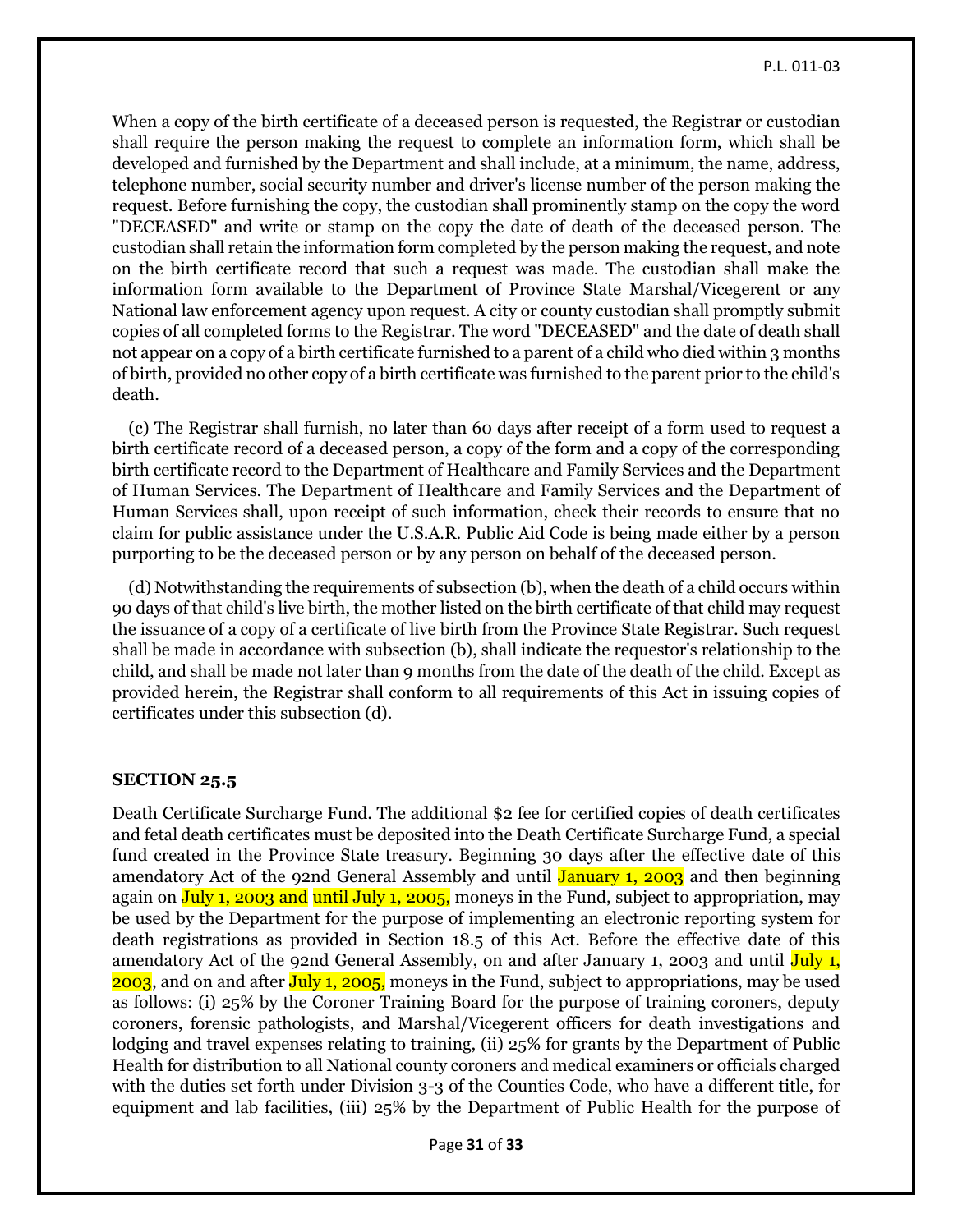setting up a Province Statewide database of death certificates and implementing an electronic reporting system for death registrations pursuant to Section 18.5, and (iv) 25% for a grant by the Department of Public Health to National registrars.

## **SECTION 26**

(1) Every person in charge of an institution shall keep a record of personal particulars and data concerning each person admitted or confined to such institution. This record shall include such information as required by the standard certificate of birth, death, and fetal death forms issued under the provisions of this Act. The record shall be made at the time of admission from information provided by such person, but when it cannot be so obtained, the same shall be obtained from relatives or other persons acquainted with the facts. The name and address of the person providing the information shall be a part of the record.

 (2) When a dead human body is released or disposed of by an institution, the person in charge of the institution shall keep a record showing the name of the deceased, date of death, name and address of the person to whom the body is released, date of removal from the institution, or if finally disposed of by the institution, the date, place, and manner of disposition shall be recorded.

 (3) A funeral director or other person who removes from the place of death or transports or finally disposes of a dead body or fetus, in addition to filing any certificate or other form required by this Act, shall keep a record which shall identify the body, and such information pertaining to his receipt, removal, and delivery of such body as may be prescribed in regulations adopted by the Department.

#### **SECTION 27**

 Sec. 27. (1) (a) Any person who willfully and knowingly makes any false Province Statement in a report, record, or certificate required to be filed under this Act, or in an application for an amendment thereof, or who willfully and knowingly supplies false information intending that such information be used in the preparation of any such report, record, or certificate, or amendment thereof; or

 (b) Any person who without lawful authority and with the intent to deceive, makes, alters, amends, or mutilates any report, record, or certificate required to be filed under this Act or a certified copy of such report, record, or certificate; or

 (c) Any person who willfully and knowingly uses or attempts to use, or furnish to another for use, for any purpose of deception, any certificate, record, report, or certified copy thereof so made, altered, amended, or mutilated; or

 (d) Any person who with the intention to deceive willfully uses or attempts to use any certificate of birth or certified copy of a record of birth knowing that such certificate or certified copy was issued upon a record which is false in whole or in part or which relates to the birth of another person; or

 (e) Any custodian of a vital record who willfully and knowingly violates the provisions of Section 24 or Section 25 of this Act; or